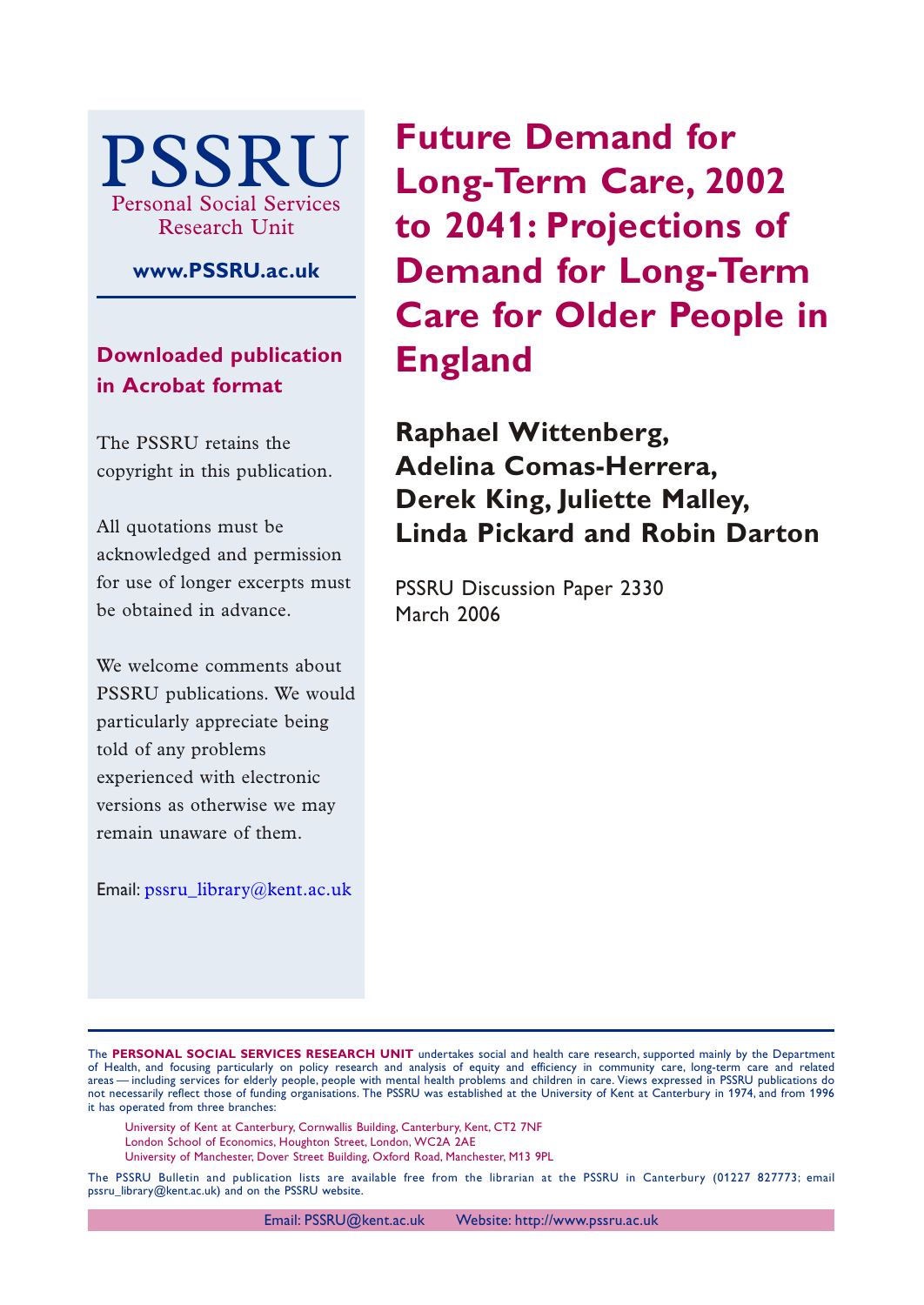# **FUTURE DEMAND FOR LONG-TERM CARE, 2002 TO 2041: PROJECTIONS OF DEMAND FOR LONG-TERM CARE FOR OLDER PEOPLE IN ENGLAND**

**Raphael Wittenberg, Adelina Comas-Herrera, Derek King, Juliette Malley, Linda Pickard and Robin Darton** 

**March 2006** 

**PSSRU Discussion Paper 2330** 

**Personal Social Services Research Unit LSE Health and Social Care London School of Economics**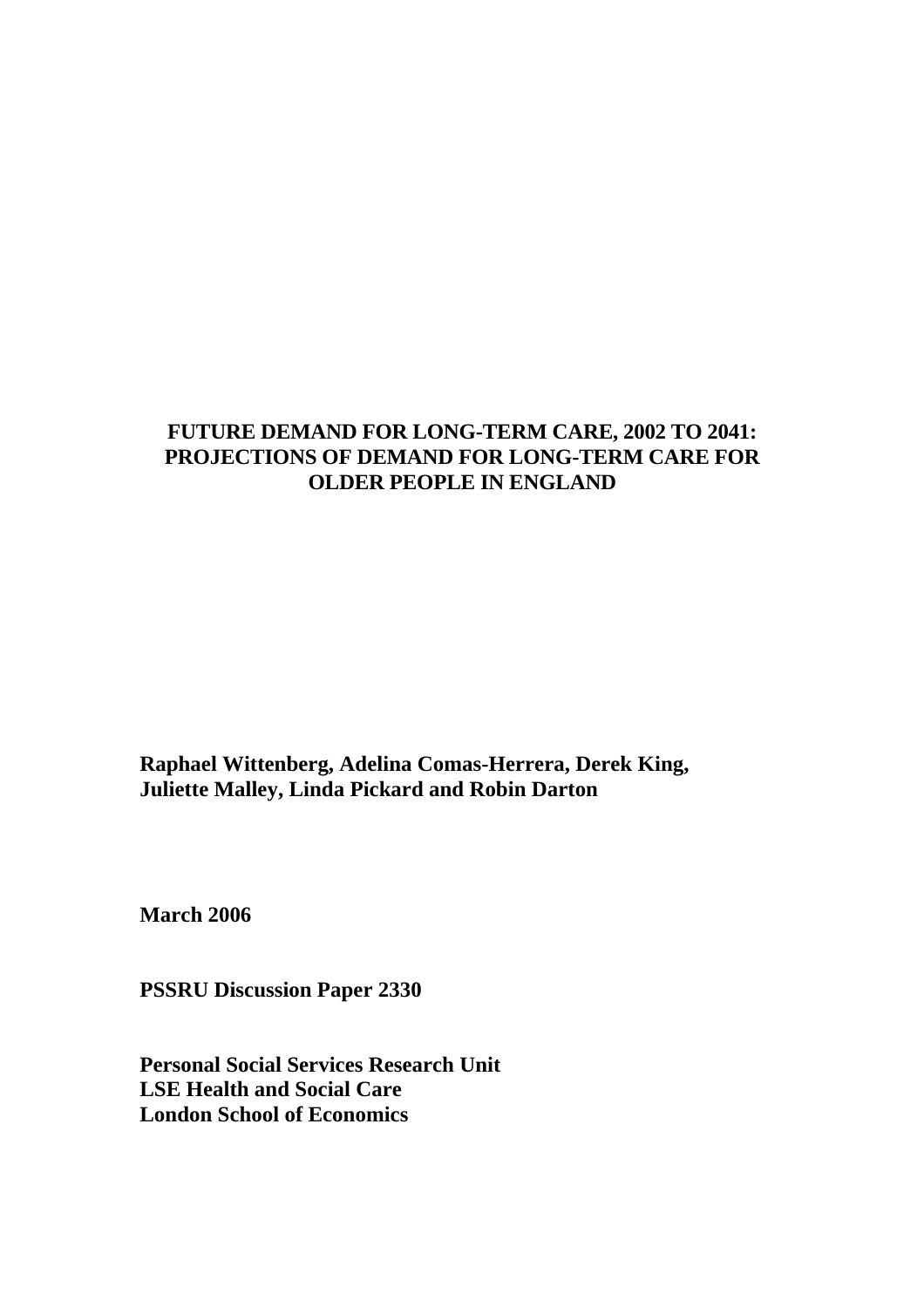## **FUTURE DEMAND FOR LONG-TERM CARE, 2002 TO 2041: PROJECTIONS OF DEMAND FOR LONG-TERM CARE FOR OLDER PEOPLE IN ENGLAND**

The financing of long-term care raises a great many questions. How many older people are likely to require long-term care services in the coming decades? How much are these services likely to cost? Will the cost to public funds prove affordable? Who should pay? How should costs be divided between public expenditure and private sources of finance? In order to address these issues, reliable projections are needed of future demand for long-term care and future long-term care expenditure.

This paper presents projections of demand for long-term care for older people in England to 2041 and associated future expenditure. The projections were produced using an updated and expanded version of the Personal Social Services Research Unit's (PSSRU) long-term care projections model. The version of the model used here has a base year of 2002 and incorporates the 2004-based official population projections.

The first part of the paper describes the PSSRU long-term care finance research programme and recent associated projects. The second part of the paper describes the updated and expanded PSSRU long-term care projections model, including details of the data used in this updated version. The third part presents a set of base case assumptions and the projections obtained using those assumptions. The fourth part investigates the sensitivity of the projections to changes in those assumptions. Section five discusses the findings. A final section sets out some conclusions.

## **1. The PSSRU study of long-term care finance**

The PSSRU long-term care projections model was constructed as part of a project on long-term care finance, which is funded by the Department of Health. The project is concerned with two related policy issues on the funding of long-term care for older people. The first is whether expenditure, and specifically public expenditure, on longterm care will remain sustainable over the coming decades, despite demographic pressures and potentially rising expectations. The second is what should be the balance between public and private expenditure on long-term care.

A detailed account of the long-term care projections model and of the data and assumptions used can be found in Wittenberg et al (1998), a report that describes the first version of the model. The model has been regularly updated and expanded. A paper exploring sensitivity of an updated version of the model to various assumptions was published in Health Statistics Quarterly in 2001 (Wittenberg et al, 2001). Further updated projections can be found in Comas-Herrera et al (2003a) and Wittenberg et al (2004).

An important strand of work for the project has been how to model the supply of informal care and the relationship between informal care and formal services. The study has investigated in some detail the impact of changes in the availability of informal care on projected future demand for services (Pickard et al, 2000, forthcoming).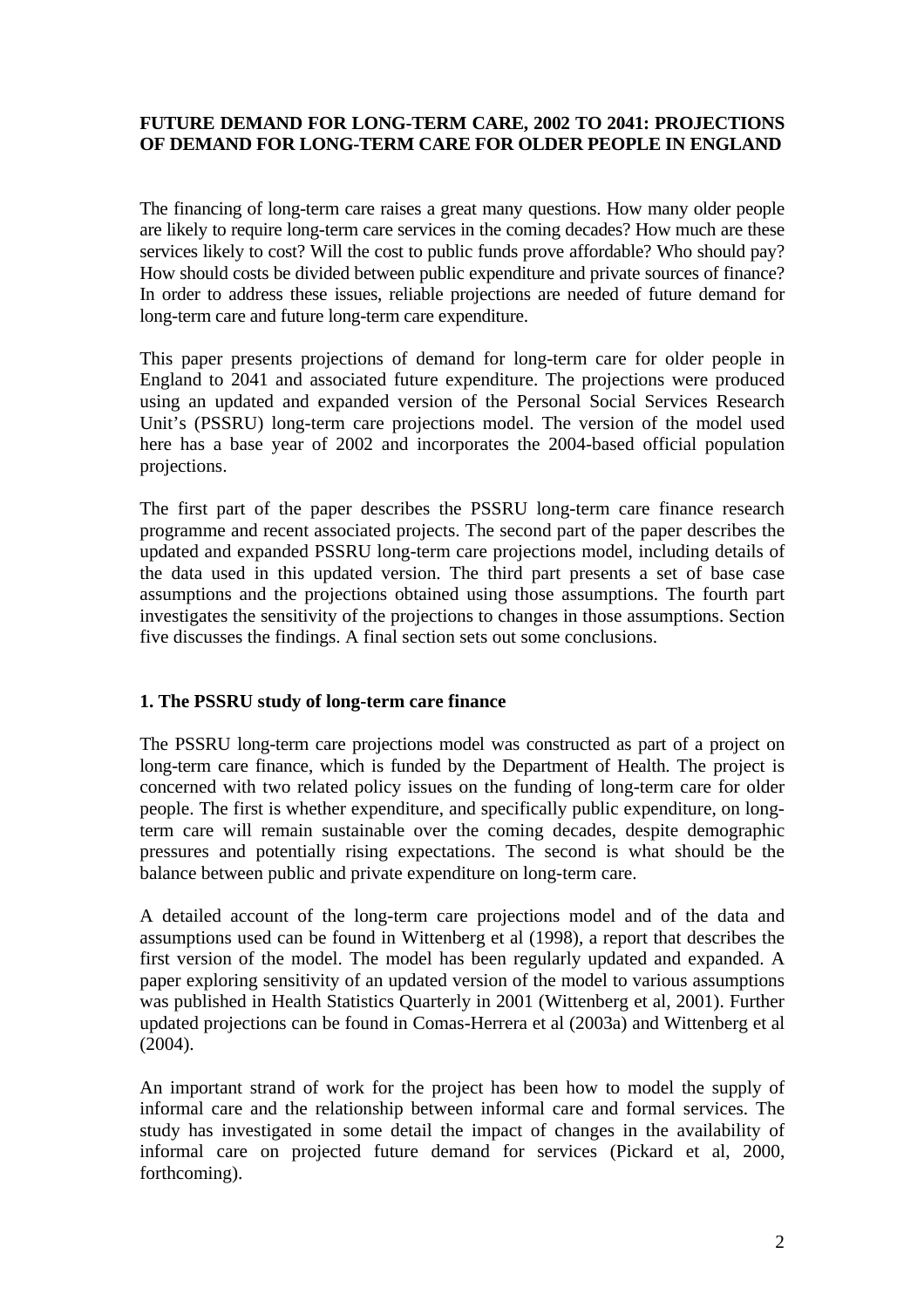The initial model was used to provide projections for the Royal Commission on Long-Term Care (1999). Revised versions of the model have been used to provide projections for the HM Treasury Health Trends Review (Wanless, 2002) and for the Institute of Public Policy Research (Wittenberg et al, 2002 and Hancock et al, 2003). The latter involved innovative linkage between the PSSRU model and a microsimulation model developed by the Nuffield Community Care Studies Unit (NCCSU) at the University of Leicester.

A version of the model that investigates future long-term care costs of cognitive impairment, using MRC CFAS data (MRC CFAS, 1998), has been developed with funding from the Alzheimer's Research Trust (Comas-Herrera et al, 2003b). This enabled separate projections to be made of services for older people with cognitive impairment under a range of assumptions about future prevalence rates of cognitive impairment.

The European Commission financed a comparative study of future long-term care expenditure in Germany, Spain, Italy and the UK (Comas-Herrera and Wittenberg, 2003; Comas-Herrera et al, 2006). This study involved the development of a number of scenarios for possible changes in patterns of care that were investigated across the four countries. They included changes in the balance between informal care and formal services and changes in the availability of formal home-based services (Pickard et al, 2006).

The National Assembly for Wales commissioned a version of the model that makes projections of future demand for long-term care in Wales (Comas-Herrera et al, 2003c and 2005). Projections of future demand for residential care in Wales were produced to match those produced for a Department of Health study of residential care supply in England (Comas-Herrera et al, 2001). Projections have also been prepared for individual local authorities in England and for all local authorities in Wales.

These projects, in particular the international study, have had a substantial influence on the core model. It has recently been expanded to be able to make projections under a wider range of future scenarios, especially on patterns of care.

## **2. Description of the PSSRU long-term care projections model**

The PSSRU long-term care projections model aims to make projections of four key variables: the future numbers of disabled older people, the likely level of demand for long-term care services and disability benefits for older people, the costs associated with meeting this demand and the social care workforce required.

*The model does not make forecasts about the future*. It makes projections on the basis of specific assumptions about future trends. The approach involves simulating the impact on demand of specified changes in demand drivers, such as demographic pressures, or specified changes in policy, such as the introduction of free personal care. It does not involve forecasting future policies or future patterns of care.

The model is updated regularly as new data become available, in particular new versions of the General Household Survey, population projections, data on numbers of older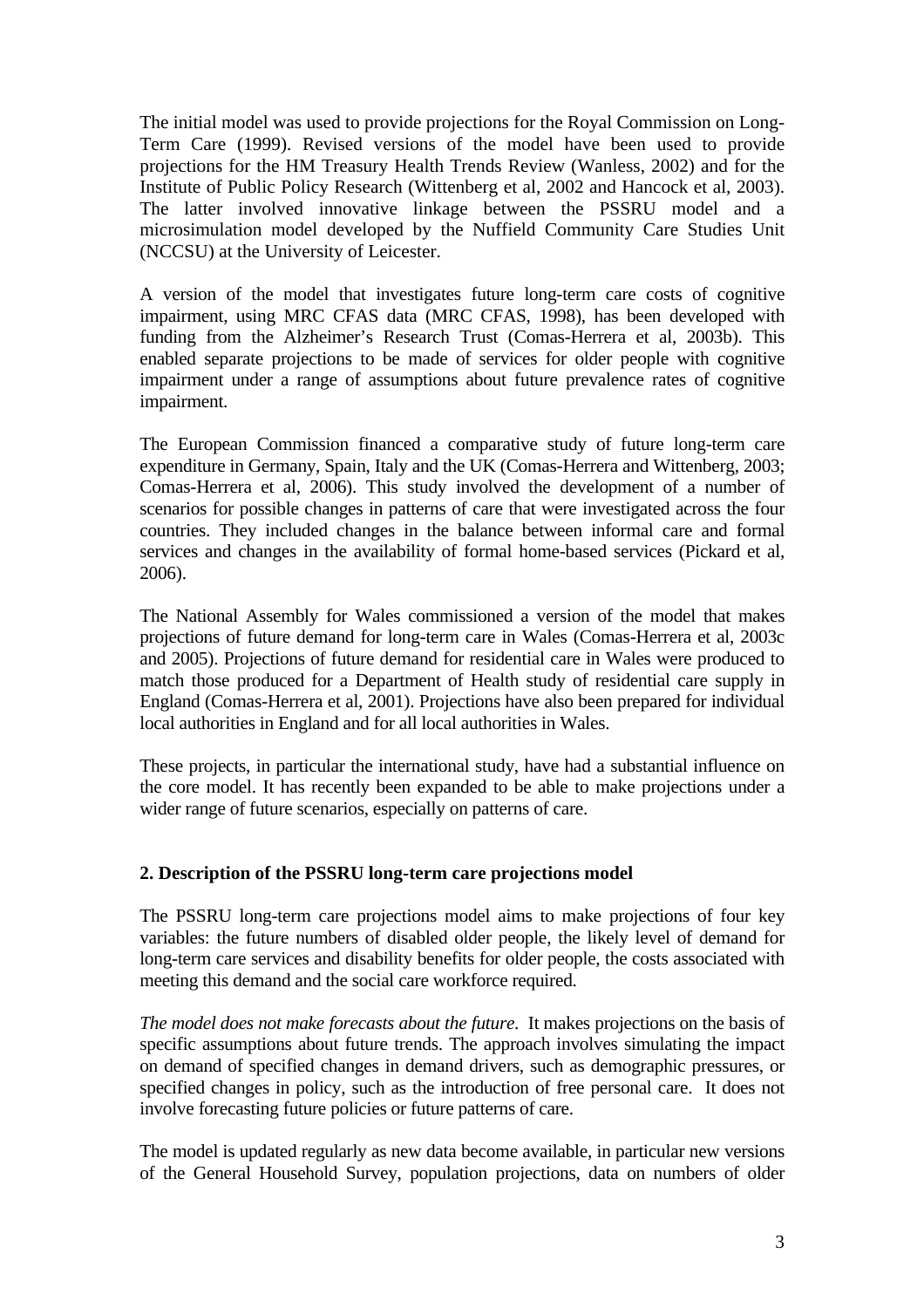people in care homes and on numbers of users of home care services and estimates of the unit costs of care. The version of the model that has been used to make the projections in this paper utilises data from the 2001/2 General Household Survey, 2004-based population projections, March 2003 data on residential care and home-based care and unit costs adjusted to 2002 prices.

The model is cell-based (a macro-simulation model) and takes the form of a spreadsheet. It consists of five main parts. The first part estimates the numbers of older people with different levels of disability by age group, gender, household type and housing tenure. The second part estimates the levels of long-term care services required, by attaching a probability of receiving health and social care services to each cell, and disability benefits. The third part of the model estimates total health and social services expenditure, and, in the fourth part, total expenditure is allocated to the various sources of funding. Finally, a fifth part relates to the social care workforce.

### **Projected numbers of older people**

The first part of the model divides the older population according to a number of characteristics relevant to the use of services, such as the level of functional disability (measured in terms of activities of daily living), marital status, whether living alone, with a partner or children, housing tenure, and receipt of informal care by spouses, children or others. The model uses the Government Actuary's Department (GAD, 2005) 2004-based population projections as the basis for the numbers of people by age band and gender in each year under consideration until 2041.

The projected older population by age band and gender are separated into disability groups. Disability is a crucial factor in considering need for long-term care, as it is disability rather than age which influences need for care. Various studies have shown that projections of long-term care expenditure are sensitive to assumptions about future rates of disability among older people (Nuttall et al*,* 1994; House of Commons Health Committee, 1996; Wittenberg et al, 2001; Lagergren and Batljan, 2000; Rothgang et al, 2003; Karlsson et al, 2005). The model uses as a measure of disability the ability to perform activities of daily living (ADLs) and instrumental activities of daily living (IADLs). The section on disability in the projections model has recently been updated and expanded, using data from the 2001/2 General Household Survey (GHS). It now includes six categories of functional disability (box 1), ranging from no disability to inability to perform two or more activities of daily living (ADL) without help.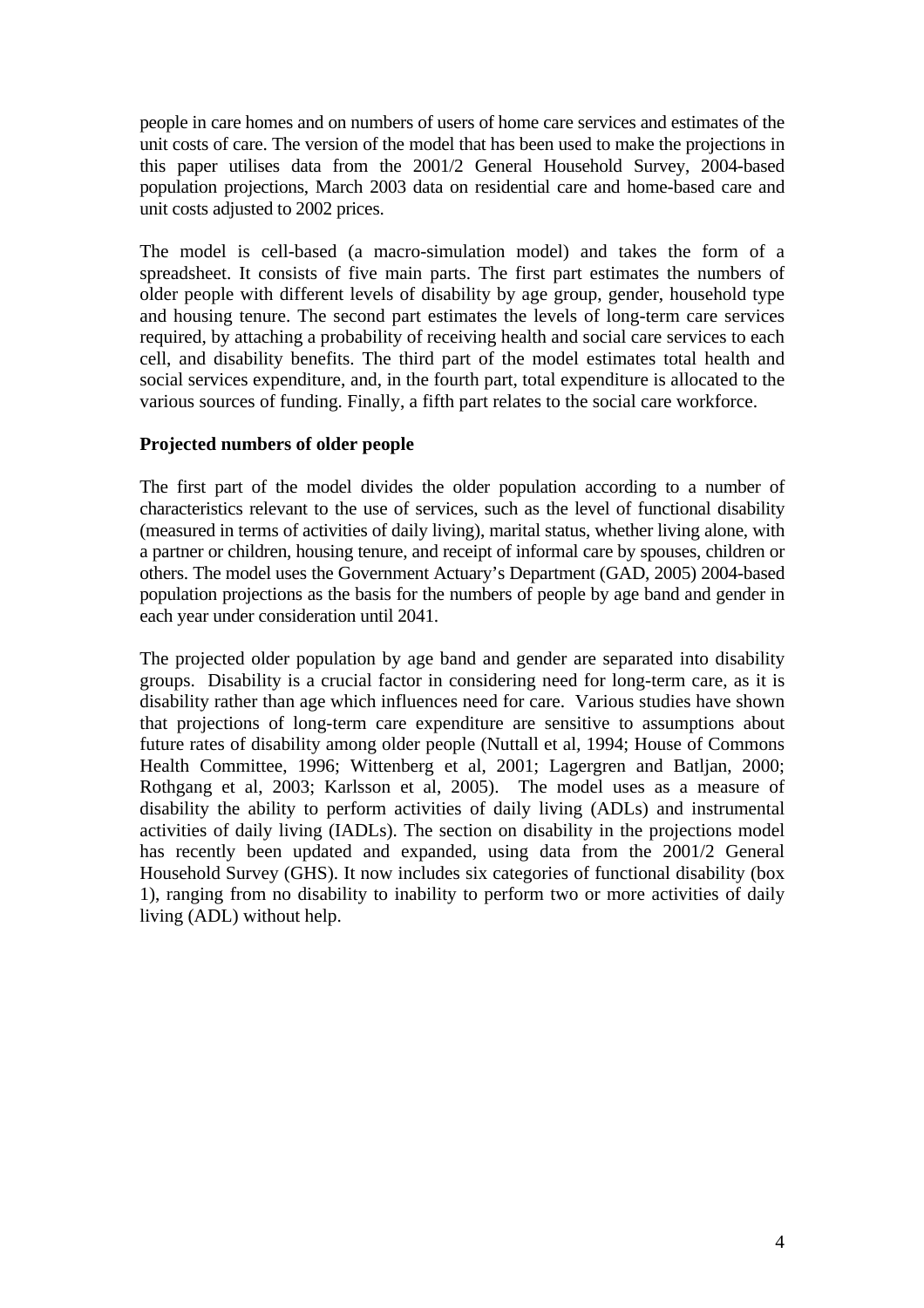Box 1: Disability groups used in the PSSRU model

The six disability groups used in the model are as follows:

- 1. People able to perform ADL (personal care) tasks and IADL (domestic care) tasks without difficulty or need for help.
- 2. People who have difficulty performing IADL but not ADL tasks.
- 3. People who have difficulty bathing.
- 4. People with difficulty with other ADL tasks.
- 5. People who cannot perform at least one ADL task without help.
- 6. People who live in the community and cannot perform two or more ADL tasks without help, and people who are in care homes or long-stay hospital.

There are currently nearly two-and-a-third million disabled older people in England. Of these, approximately two million live in their own homes and around 350,000 in residential care homes, nursing homes or long-stay hospitals. Almost 600,000 of those in their own homes are unable to perform at least one ADL without help. Eighteen per cent of men and 21 per cent of women aged 85 and over in their own homes fall into this category.

Another key factor in the receipt of long-term care is household type (Arber et al, 1988; Davies et al, 1990; McNamee et al, 1999). In general, older people who live alone are more likely to receive formal services than those living with others (Evandrou, 2005), while those living with others are more likely to receive informal care (Pickard et al, 2000). Because of the close relationship between household type and informal care, there is a single classification in the model for household type/informal care.

The projections of household composition/informal care in the PSSRU model are driven by the 2003-based GAD marital status and cohabitation projections (ONS, 2005). The model incorporates the GAD marital breakdown by age and gender to 2031 and then assumes that the proportion of the population, by age and gender, who are married/cohabiting remains constant from 2031 onward.

The household type/informal care classification in the model is based, in the first instance, on *de facto* marital status. Older people who are married or cohabiting are distinguished from those who are single, separated, divorced or widowed. The two marital status groups, those who are *de facto* married and those who are *de facto* single, are broken down into five household types using official national statistics and the 2001/2 GHS. The following five household type categories are distinguished: single alone, single with children, single with others, couple alone and couple with others. Multivariate (logit) analysis of the GHS data found that, where single people are concerned, living alone, with children or with others is significantly associated with gender and disability. Consistent with findings elsewhere, single older women in private households with high levels of disability are considerably less likely to live alone than are those with lower levels of disability (cf Grundy 1992). For married people, living with a partner only or with a partner and others is significantly associated with age band, with the proportion of couples who live with others declining with advancing age. The projections assume a 'steady state' regarding the propensity within marital status groups to live alone, with children or with others.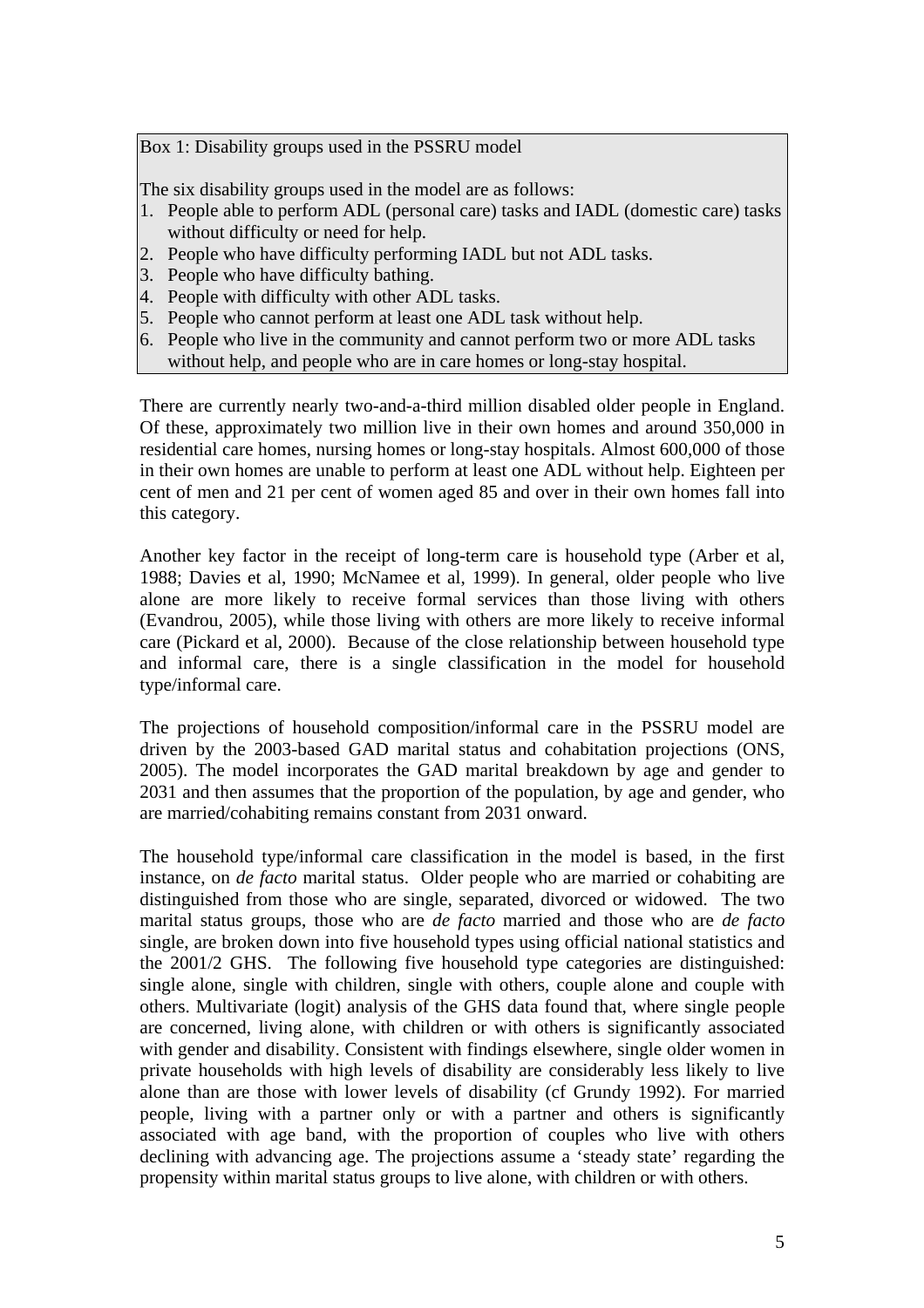The five household type groups are then further broken down by receipt of informal care to produce an eight-fold classification by household type and informal care (box 2). Informal care in the model is based on analyses of receipt of unpaid help with domestic tasks by disabled older people using the 2001/2 GHS. Multivariate (logit) analysis of the GHS data found that, for single disabled people living alone, receipt of informal care is significantly associated with gender, severity of disability, housing tenure and the interaction between disability, tenure and gender. Women with IADL problems who rent their homes are more likely to receive informal care than women with IADL problems who own their homes. For disabled married older people living in a couple only, receipt of informal care is associated with type of disability and age band. Married people with difficulty bathing are significantly less likely to receive informal care than other disabled married people, while as age increases, it is increasingly likely that informal care is provided from outside the household rather than by a spouse.

In modelling receipt of informal care in future years, it is important to distinguish between informal care by spouses and by children. Whereas care by spouses is likely to increase in future years, care by children may decrease (Allen & Perkins 1995; Evandrou & Falkingham 2000; Pickard *et al*, 2000). The PSSRU model now distinguishes between different sources of informal care for disabled older people, using additional data supplied for the first time with the 2001/2 GHS (Pickard *et al* forthcoming). Three principal sources of informal care are identified: care from children, from spouses and from others. The projections assume a steady state regarding the propensity, within household type/informal care groups, to receive care from a spouse, child, spouse and child, or others.

The model includes, for those living in private households, a simple breakdown by housing tenure, between those living in owner-occupied tenure and those living in rented accommodation. One reason for the inclusion of housing tenure is that it can be regarded as a simple proxy for socio-economic group. Another is that it is relevant, in the case of older people living alone, to the division between those who fund their own residential or nursing home care and those who are funded by their local authority. The current means test for public support in care homes generally takes account of the value of the person's home (unless it is occupied by their spouse or an older or disabled relative). This means that older home-owners who live alone generally need to fund their residential care privately, while older tenants and older home-owners living with their spouse are often eligible for public funding.

The rates of home ownership, by age, gender and marital status, for 2002 are from the Family Resources Survey. Projected rates for future years to 2022 are from projections by the University of Essex (Hancock, 2005), which derive from a microsimulation model. Home ownership rates are then assumed to remain constant, by age, gender and marital status, from 2022 onward.

The model divides the population into 1,000 cells. Forty of these relate to the institutional population by age (5 bands), gender, previous household type (2 categories) and previous housing tenure (2 categories), and 960 to the household population by age (5 bands), gender, disability (6 groups), household type/informal care (8 categories) and tenure (2 categories).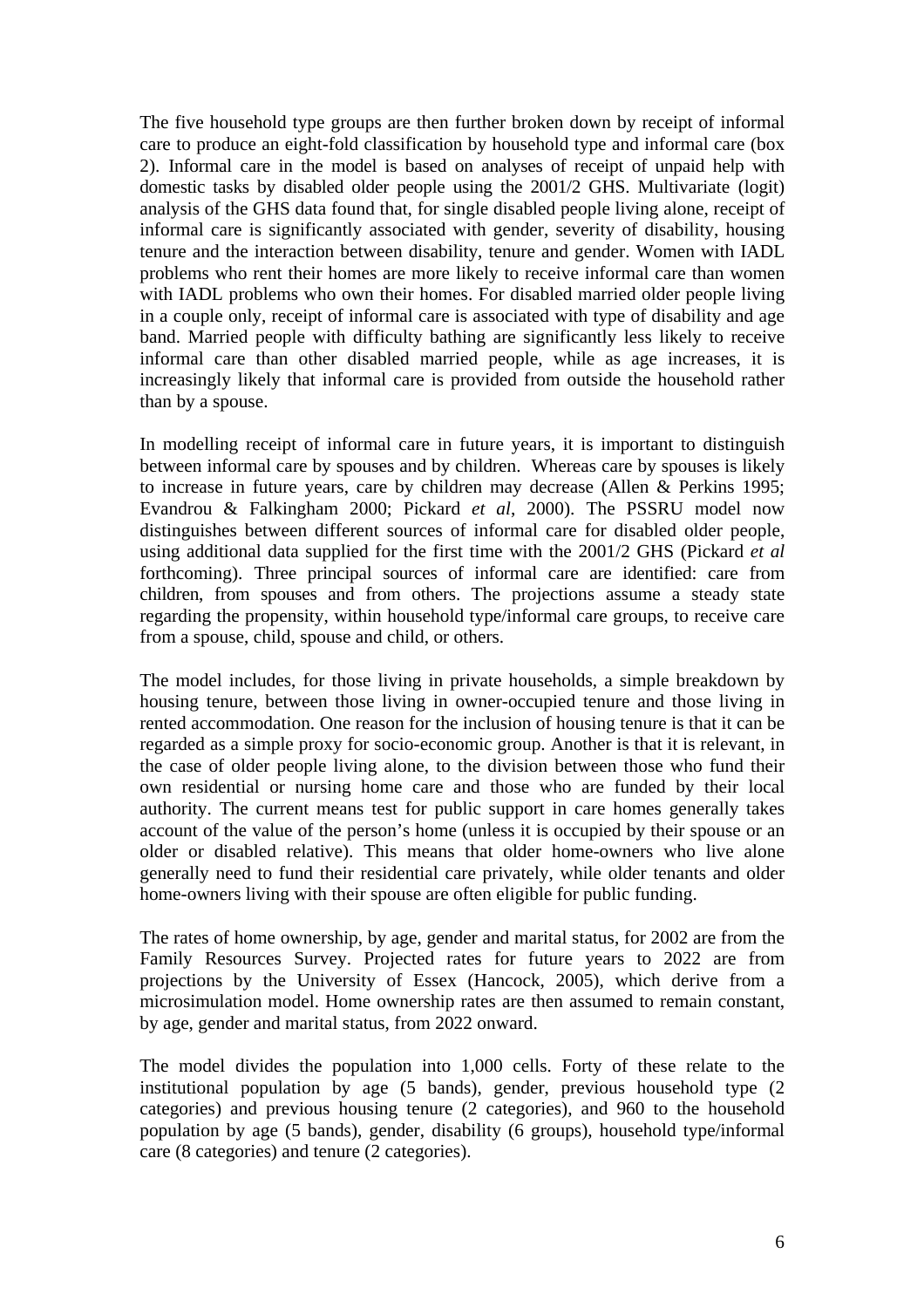Box 2: Household type/informal care classification used in the PSSRU model

The eight different categories used in the model are as follows:

- 1. Single, living alone, no informal care
- 2. Single, living alone, with informal care
- 3. Single, living with children
- 4. Single, living with others
- 5. Couple, living with partner only, no informal care
- 6. Couple, living with partner only, with informal care
- 7. Couple, living with partner only, with informal care from outside the household
- 8. Couple, living with partner and others

### **Projected numbers of service recipients and recipients of disability benefits**

The second part of the model projects the volumes of services demanded by combining the output of the first part of the model (the projected numbers of older people by disability, informal care/household type and other characteristics) with functions that assign receipt of services to each sub-group of the older population. The services covered include a range of health and social services relevant to meeting long-term care needs. Disability benefits are also included.

### *Residential care*

The number of older people receiving residential, nursing home or long-stay hospital care was estimated using a combination of data. Official national statistics were used on the total numbers of local authority supported residents in residential care and nursing homes in England on 31 March 2003 (Department of Health, 2003) and estimates of the numbers of privately funded and NHS funded care home residents. A proportionate breakdown of care home residents by age band, gender, previous household type and previous housing tenure was derived from PSSRU surveys of residential care (Netten et al, 1998) and applied to the totals.

2001 Census data on the numbers of older patients by age and gender were used as estimates of the numbers in long-stay hospital care. In the absence of data on this group's previous household type and housing tenure, a breakdown from the PSSRU survey data on nursing home residents was applied to hospital residents.

This approach enabled the proportion of disabled older people in residential home care, nursing home care and long-stay hospital care to be estimated for the model base year, 2002. The number of older people in these care settings was expressed as a proportion of the overall number of highly disabled older people (those unable to perform two or more ADLs without help or in care homes), for each subgroup by age band, gender, previous household type and previous housing tenure. These proportions were then used in making projections for future years.

The total numbers of care home residents were divided between respite care and other residents on the basis of data from the PSSRU surveys of residential care. Residents receiving personal care and not nursing care were divided between local authority and independent sector care homes, using official data for March 2003. As the numbers of residents of local authority homes have been falling, the projections assume that all growth will relate to independent sector homes.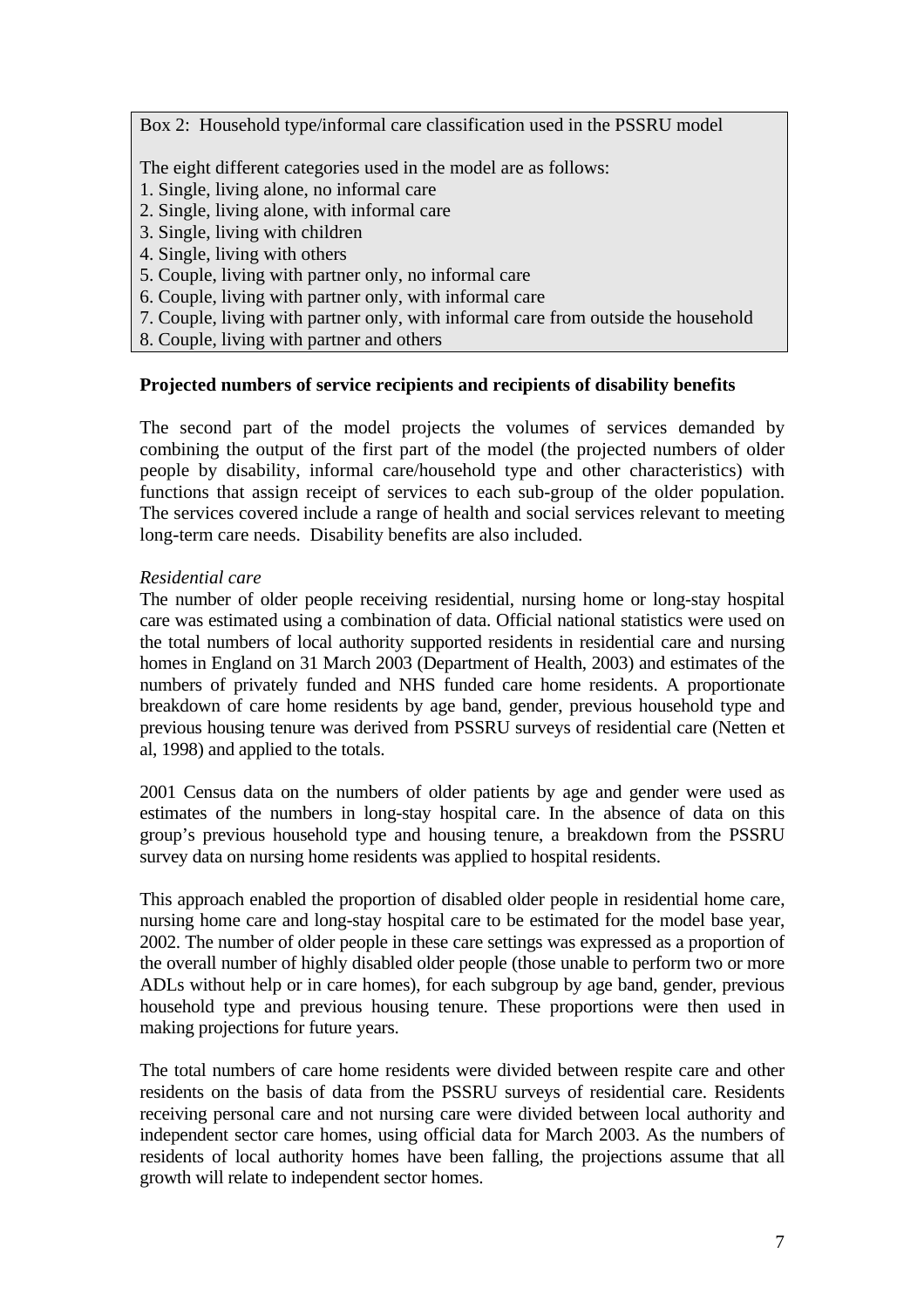#### *Non-residential care*

The probability of receipt of each non residential service was estimated through multivariate (logit) analysis of the 2001/2 GHS data. Logistic regression analyses were run to determine the factors associated with receipt of each of the services: local authority home help, private help, district nursing services, meals, day centre services, chiropody, and any one or more of these services (other than chiropody). In each analysis, the dependent variable was receipt of the service. The intensity of service use was not accounted for at this stage. Separate analyses were undertaken for disabled and non-disabled older people, as few non-disabled older people received services other than chiropody and private domestic help. The independent variables were age, gender, household type/informal care, housing tenure and, for the disabled sub-sample, level of disability.

For non-disabled people, age was statistically significantly associated with the probability of receipt of home care, private help, district nursing, meals, and chiropody. Gender was associated with receipt of chiropody only, while household type/informal care was associated with receipt of private help only. Tenure was associated with receipt of home care, private help and day care. The following variables were associated with receipt of **any** service: age, household type/informal care, and household tenure.

For disabled people, age and degree of disability are associated with receipt of home care, private help, district nursing and chiropody. Household type/informal care and housing tenure are both associated with receipt of private help; household type/informal care also being associated with receipt of home care, private help and chiropody. Gender was associated with receipt of chiropody only. Housing tenure is associated with receipt of meals. In an analysis of receipt of **any** service, a significant association was found with age, household type/informal care and degree of disability.

Demand for non-residential services was calculated by using the fitted values from the logistic regression models as the estimated probabilities of receipt of each service by age band, disability and the other factors described above. These fitted values were then multiplied by the projected numbers of older people within each cell by age band and other needs-related circumstances to produce estimates of the numbers of service recipients.

The estimated numbers of recipients of local authority home care, day care and meals were grossed to match Department of Health Referrals, Assessments and Packages of Care (RAP) data for 31 March 2003 for England (Department of Health, 2004a). The grossing factors estimated for 2002 were then applied for all projection years. Grossing was not possible for NHS community or day hospital services or for private services, as there are no official data on numbers of clients of these services.

Finally, these estimates of numbers of service recipients were multiplied by estimates of the average intensity of service receipt, i.e. the average number of home help hours or district nursing visits per recipient week. Information on intensity of service receipt by disability was also obtained from the 2001/2 GHS. For local authority home care, day care and meals, the GHS data was grossed up to match the Department of Health data on average hours, sessions or meals per client week.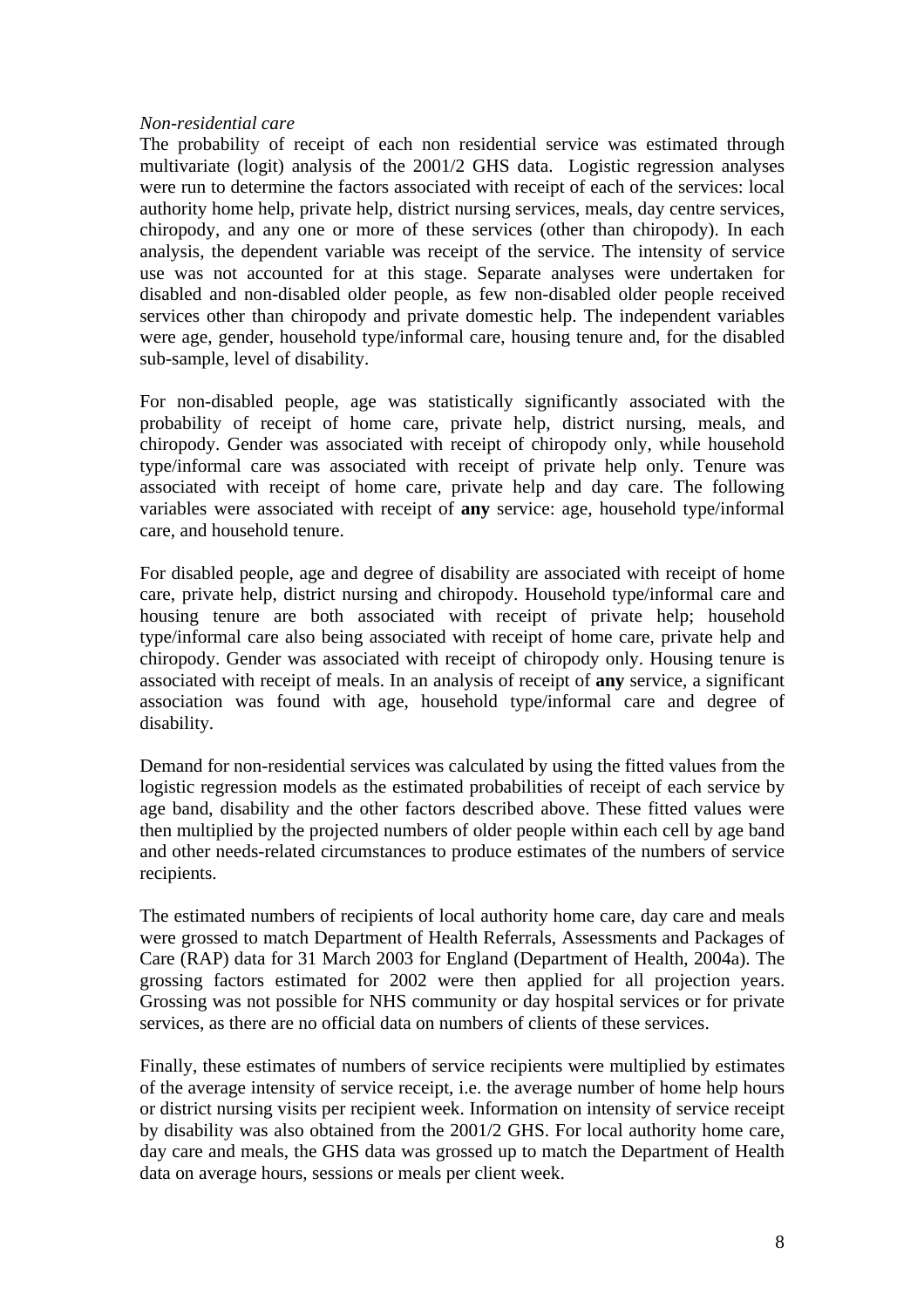In summary, the numbers of recipients (*SERNO*) of each service (*j*) was estimated as:

$$
SERNO_j=\sum_{i=1}^{960} p_{ij}\cdot n_i,
$$

where  $p_{ij}$  is the probability of a person in cell *i* (i=1 to 960) receiving service *j* (j=1 to 9) and  $n_i$  is the number of older people in cell  $i$ .

#### *Assessment and care management*

The number of assessments and the number of clients receiving care management are also included in the model. There were around 900,000 assessments of older people in 2002/3, according to Department of Health RAP data. The number of assessments is assumed to rise in line with the projected number of disabled older people. All recipients of local authority funded residential, day or home care are assumed to receive care management. This means that the number of clients receiving care management is assumed to rise in line with the projected number of recipients of these services.

#### *Disability benefits*

The model includes both Attendance Allowance (AA) and Disability Living Allowance (DLA) (care and mobility components). Department for Work and Pensions (DWP) data on receipt of disability benefits, by age, gender, and rate of benefit, are used for 2002. The numbers of recipients are expressed as age- and gender-specific rates through division by a weighted sum of the numbers of older people in each disability group. The weighting is included to reflect the finding that level of disability is positively associated with receipt of disability benefits. The weights are derived from the relative proportions of older people reporting receipt of disability benefits in the 2001/2 GHS.

Differences in eligibility for disability benefits between residential and home care meant that the total number of recipients of AA needed to be divided between those in care homes and those in private households. It was assumed that around 70 per cent of privately funded care home residents receive AA, on the basis of a PSSRU survey of privately funded care home admissions (Netten et al, 2002) and that a negligible proportion of publicly funded residents receive AA, since disability benefits cease after 4 weeks of public funding. The percentage of private household residents receiving AA was estimated, by dividing the number of AA recipients excluding those in care homes by the number of individuals age 65 and over residing in private households.

This rate was compared to the rate of receipt of AA in the GHS 2001, to produce a scaling factor needed to scale up the number of AA recipients in the GHS 2001 to be consistent with the DWP data. The scaled GHS data was then used to estimate the proportion of older people receiving AA by disability group.

#### **Projected aggregate expenditure on long-term care services**

The third part of the model projects total expenditure on the formal services demanded, applying unit costs of formal care to the volume of services projected in the second part of the model. For independent sector care homes, the unit costs are from the Laing & Buisson market survey for 2004 (Laing & Buisson, 2004). An assumption is incorporated, based broadly on Laing & Buisson findings, that privately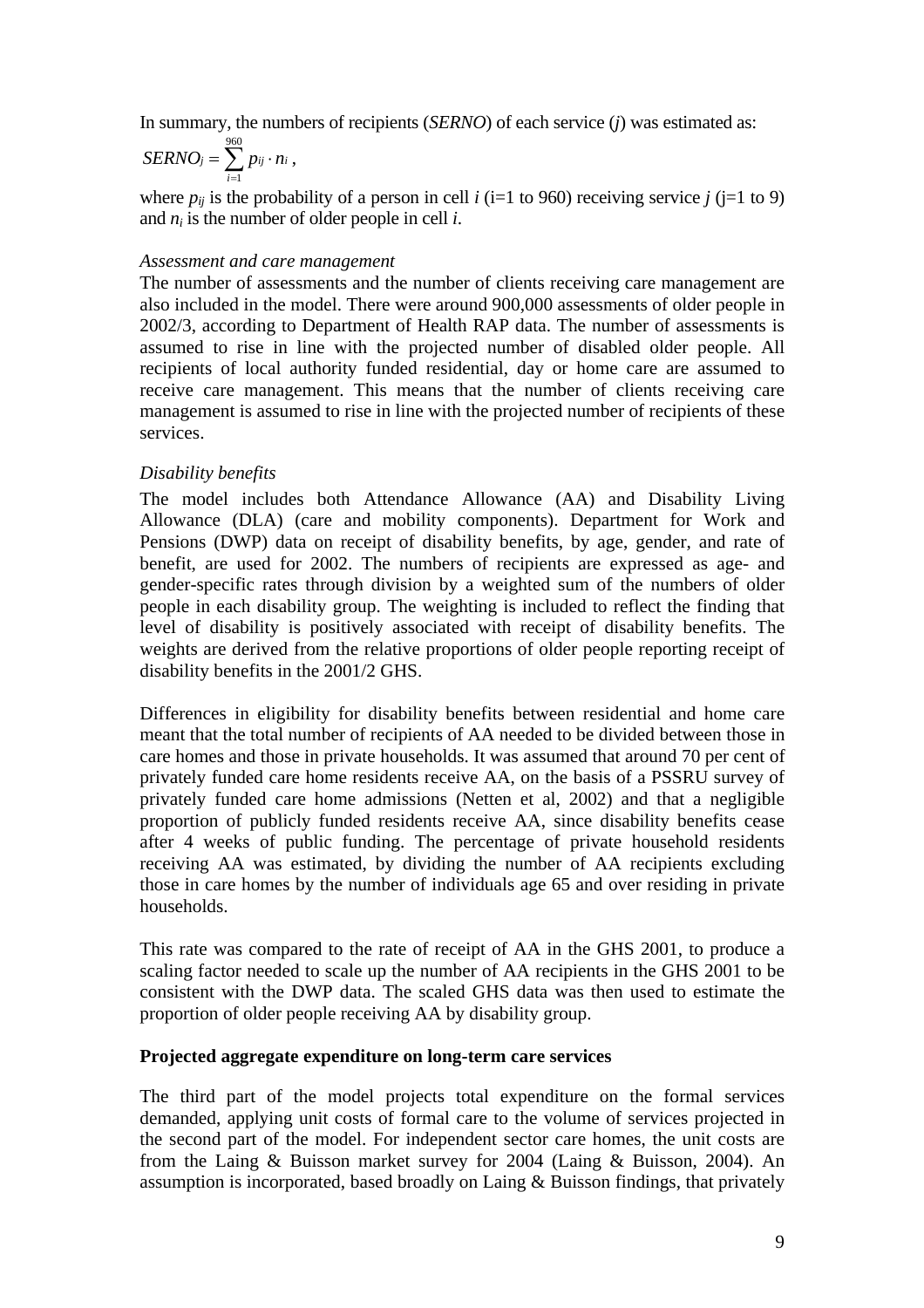funded residents meet higher fees than local authorities. For other services, unit costs are from the report, PSSRU Unit Costs of Health & Social Care 2004 (Curtis and Netten, 2004). All unit costs are deflated to 2002/3 prices, using Department of Health service specific deflators.

An assessment is assumed to cost £250 and care management to cost £600 per client year. Although these are estimates, total expenditure on assessment and care management calculated using these estimates matches official PSS EX1 expenditure data for expenditure on assessment and care management in 2002/3 (Department of Health, 2004b).

In summary, the model estimates total expenditure on long-term care  $(E_t)$ , for each year (*t*), as the sum across all formal health and social services considered,  $j$  ( $j = 1$  to 9) of the following: projected number of service recipients in year  $t$  (*serno<sub>it</sub>*) multiplied by the intensity of service receipt in terms of hours/visits per week (*intj*) and multiplied by the unit cost of care inflated to the year to which the projection year relates  $(c_{it})$ . This can be shown as:

$$
E_t = \sum_{j=1}^{9} \text{serno}_{jt} \cdot \text{int}_{j} \cdot c_{jt}
$$

#### **Projected breakdown of expenditure between funders**

The fourth part of the model breaks down projected aggregate expenditure on services by source of funding: NHS, social services and service users. The costs of the health services included are assigned to the NHS. The costs of social services are divided between personal social services and service users. As there are no national data on the quantities of privately funded care, the projections for privately funded care, especially on non-residential care, need to be treated with caution as it is not possible to verify that all privately funded care is captured by the model.

Residents of residential care and nursing homes are divided into privately and publicly funded residents. The breakdown for 2002 is based on Department of Health data for nursing homes, Laing & Buisson data (Laing & Buisson, 2004) for independent sector residential care homes and 1996 PSSRU survey data (Netten *et al*, 1998) for local authority homes. The proportion privately funded is assumed to rise in line with the proportion of care home residents who were owner occupiers living alone prior to admission. Privately funded residents are assumed to meet their care home fees from their own funds (including disability benefits), except that the NHS meets nursing costs in nursing homes.

Expenditure on local authority funded residential care, home care, day care and meals is divided between local authority social services and users on the basis of Department of Health data (Department of Health, 2004b) on the proportion of gross costs of social services met by user charges. The proportion of costs met by users is held constant for future years. The full costs of privately funded residential and nursing home care and private domestic care, and a proportion of the costs of all other social services, are thus assigned to users.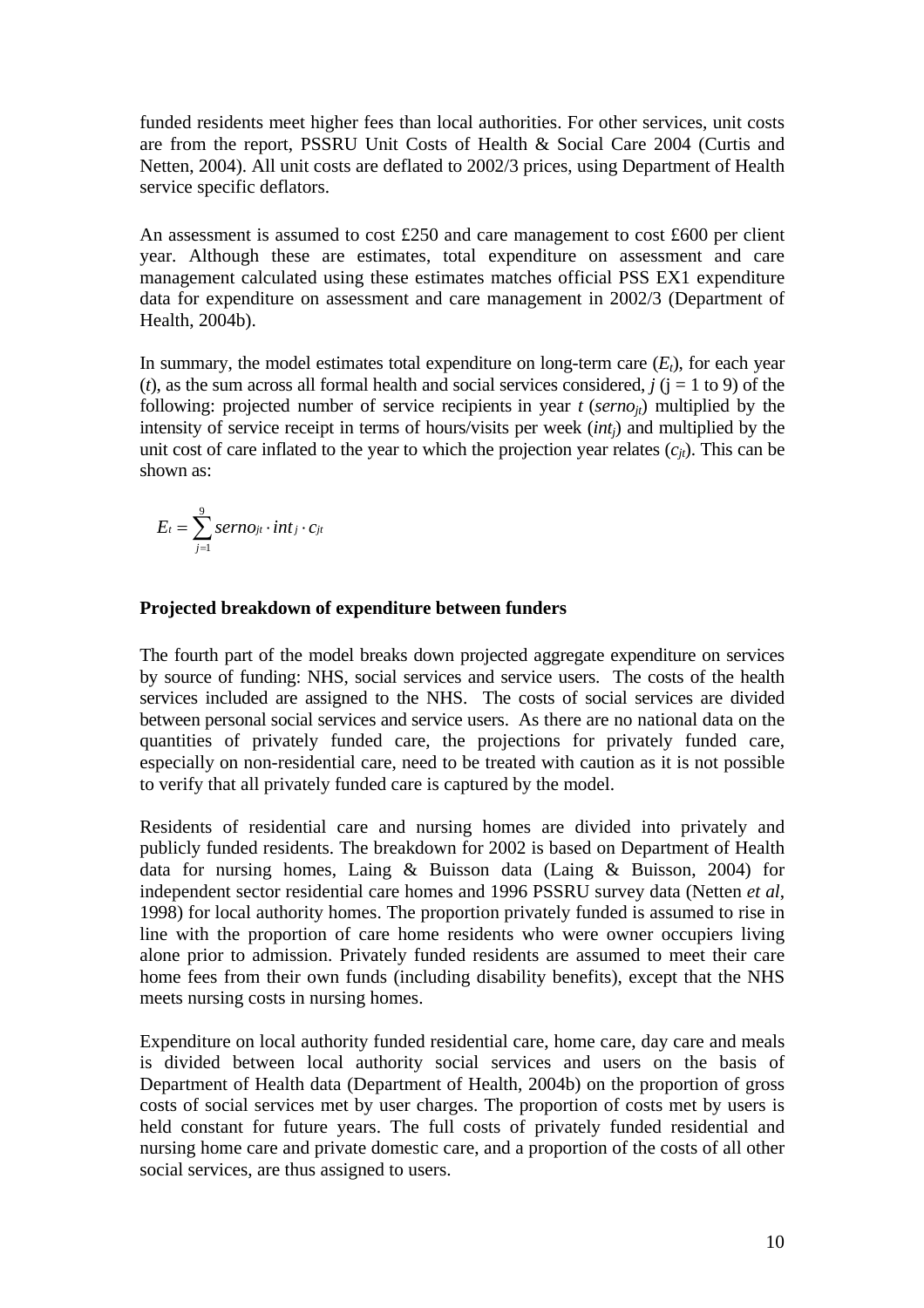Estimated net and gross expenditure on local authority funded services plus expenditure on assessment and care management is grossed to match local authority PSS EX1 expenditure data for 2002/3 (Department of Health, 2004b). Estimated expenditure on NHS community services is grossed to match an estimate derived from the Department of Health programme budget. The grossing factors estimated for 2002/3 are applied to all projection years to 2041.

Expenditure on disability benefits is estimated separately, by multiplying the numbers of recipients by the weekly average amounts. Projected expenditure on disability benefits can be added to projected public expenditure on services to produce projected public expenditure on services and cash benefits. It cannot, however, be added to total expenditure. That would involve double-counting since an (unknown) proportion of disability benefit expenditure is used to purchase services privately or meet user charges for local authority services

## **Social care workforce**

A fifth part of the model has recently been added. It makes projections of the numbers of social care (but not NHS) staff required to provide the projected volume of social services, for different groups of social care staff. Department of Health estimates on whole-time equivalent staff numbers by category of staff and service have been used for 2002. For care staff, it is assumed that the ratio of staff to clients remains constant to 2041. For administrative and managerial staff, it is assumed that the ratio of such staff to care staff remains constant over the projection years.

### **3. Base case assumptions and projections**

The PSSRU model produces projections on the basis of specific assumptions about future trends in the key drivers of demand for long-term care. The main assumptions used in the base case of the model are summarised in box 3 below. The base case projections take account of expected changes in factors exogenous to long-term care policy, such as demographic trends. The base case projections hold constant factors endogenous to long-term care policy, such as patterns of care and the funding system. The base case is used as a point of comparison when the assumptions of the model are subsequently varied in alternative scenarios.

The GAD 2004-based principal population projections for England project that between 2002 and 2041 the numbers of people aged 65 or over will rise by 80 per cent. The numbers of those aged 85 or more are projected to rise faster during this period, by 190 per cent, from more than 950,000 to around 2,770,000. Much of this increase is a result of a projected rise in male life expectancy. Between 2002 and 2041, the numbers of men aged 85 or more are projected to rise by 325 per cent, compared to a 135 per cent rise in the number of women in that age group.

Under the base case assumptions, the numbers of disabled older people, defined as those unable to perform at least one IADL or having problems with at least one ADL, would grow by 100 per cent between 2002 and 2041, from 2,340,000 to 4,640,000. The number of older people with moderate or severe disability, that is needing help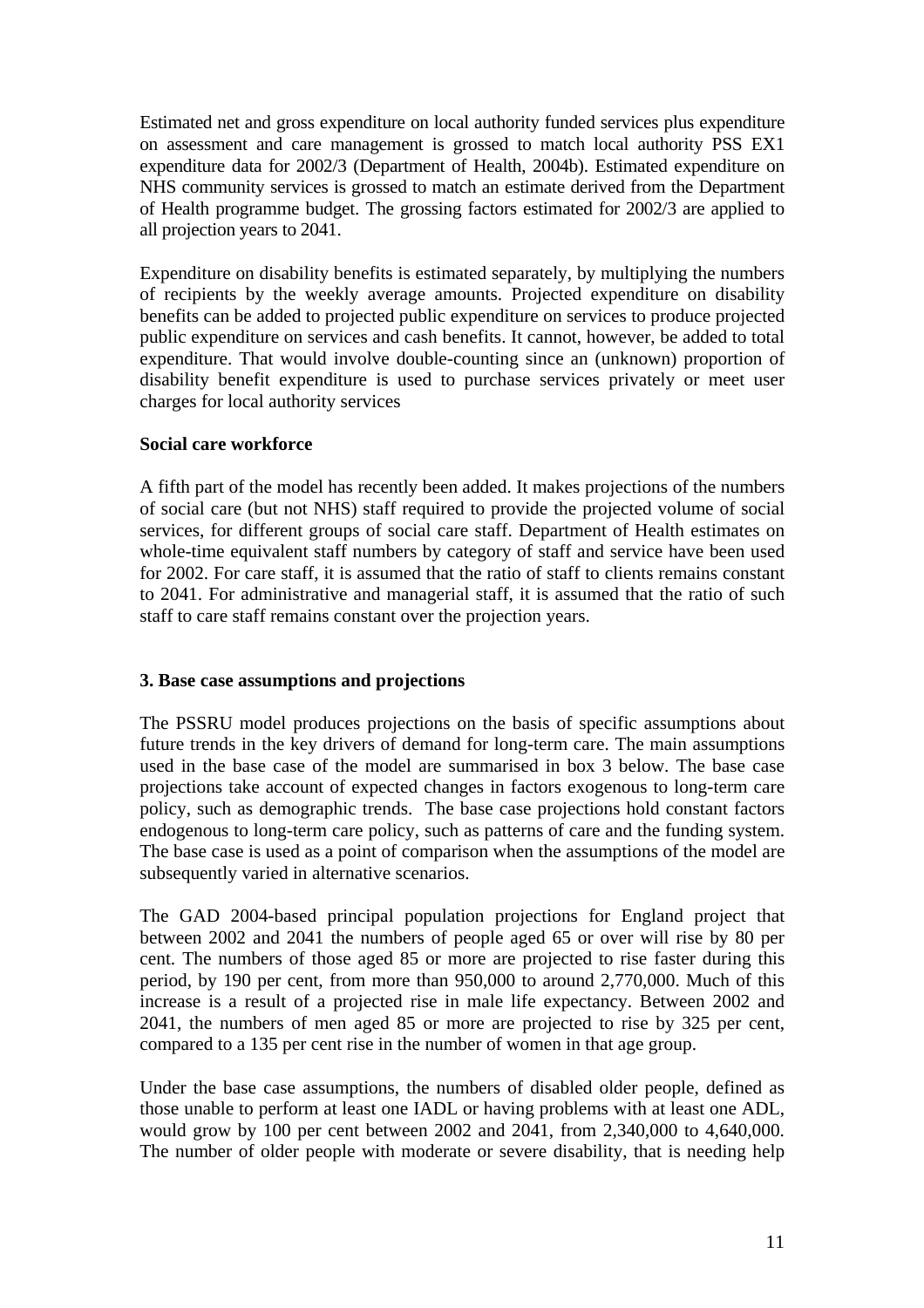with 1 or more ADL tasks, would increase by 105 per cent from 580,000 to 1,190,000.

Box 3: Key assumptions of the base case of the PSSRU model

- The number of people by age and gender changes in line with the Government Actuary's Department 2004-based population projections (GAD, 2005).
- Marital status changes in line with GAD 2003-based marital status and cohabitation projections (ONS, 2005): as these projections run to 2032, the 2031 marital status rates are applied to 2041.
- There is a constant ratio of single people living alone to single people living with their children or with others and of married people living with partner only to married people living with partner and others.
- Prevalence rates of disability by age and gender remain unchanged, as reported in the 2001/2 General Household Survey (GHS) for Great Britain.
- Home-ownership rates, as reported in the 2001/2 Family Resources Survey (FRS), change in line with projections produced by the University of Essex (Hancock, 2005).
- The proportions of older people receiving informal care, formal community care services, residential care services and disability benefits remain constant for each sub-group by age, disability and other needs-related characteristics.
- Health and social care unit costs rise by 2 per cent per year in real terms (but nonrevenue staff costs remain constant in real terms). Real Gross Domestic Product rises in line with HM Treasury assumptions (HM Treasury, 2005).
- The supply of formal care will adjust to match demand<sup>[1](#page-12-0)</sup> and demand will be no more constrained by supply in the future than in the base year.

The numbers of disabled older people in households receiving informal care are projected to increase by 95 per cent, from approximately 1.7 million in 2002 to over 3.3 million in 2041. The numbers of disabled older people receiving care from a spouse or partner are projected to increase faster than the numbers receiving care from a child, under base case assumptions.

The numbers of users of non-residential formal services would need to rise by 95 per cent, from 1.5 million to just under 3.0 million, to keep pace with demographic pressures; and the numbers of older people in institutions would need to rise by 114 per cent, from 340,000 to nearly 730,000.

Projected long-term care expenditure would grow by 325 per cent, from £13 billion in 2002 to over £55 billion in 2041 (figure 1). If Gross Domestic Product rose in line

 $\overline{a}$ 

<span id="page-12-0"></span> $1$  The model effectively assumes that the assumed real rise in care costs will be sufficient to ensure that supply will rise to meet projected demand.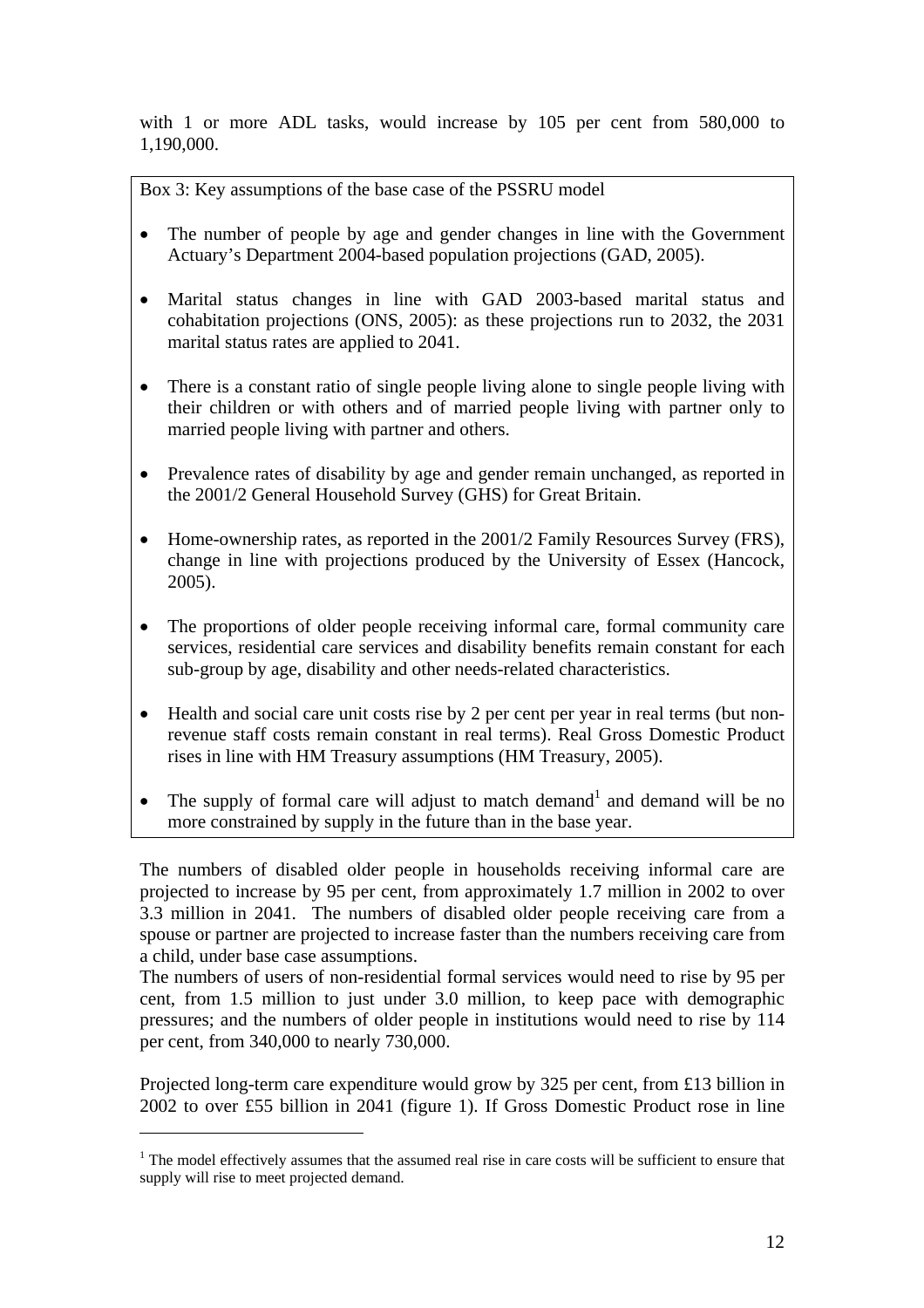with HM Treasury assumptions**,** long-term care expenditure would grow from 1.43 per cent of GDP in 2002 to 2.63 per cent in 2041. Table 1 shows these base case projections in greater detail.





Source: PSSRU model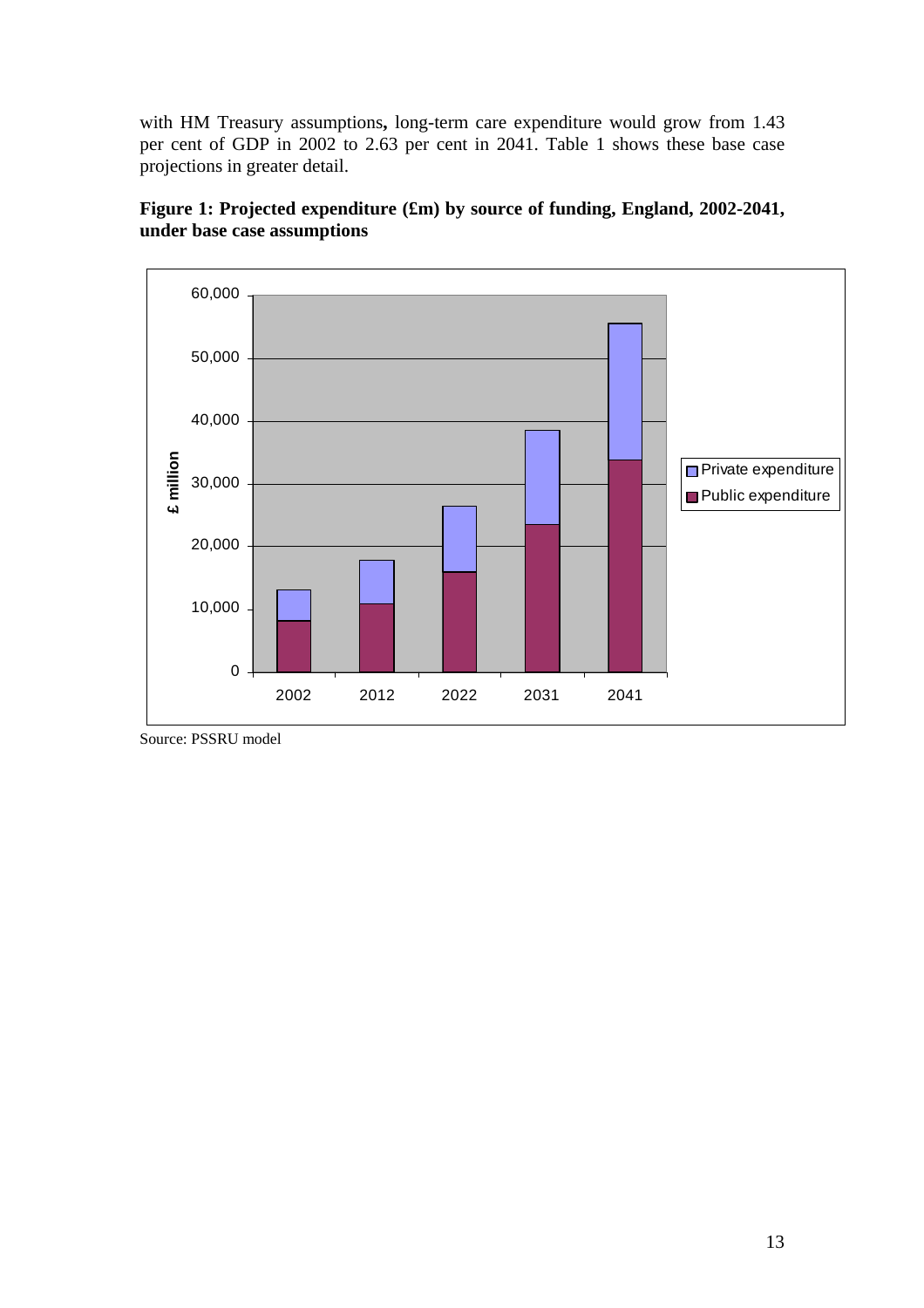## **Table 1: Projected numbers of older people (thousands), service recipients (thousands) and expenditure (£ billion) under base case assumptions, 2002 to 2041**

|                                                                   | 2002  | 2012  | 2022   | 2031   | 2041   | % growth        |
|-------------------------------------------------------------------|-------|-------|--------|--------|--------|-----------------|
|                                                                   |       |       |        |        |        | 2002 to<br>2041 |
| Numbers of older people (aged 65                                  | 7,890 | 9,040 | 10,790 | 12,790 | 14,160 | 80%             |
| or more)                                                          |       |       |        |        |        |                 |
| Numbers of people aged 85 or<br>more                              | 960   | 1,220 | 1,580  | 2,140  | 2,770  | 190%            |
| Numbers of older people with<br>some disability                   | 2,340 | 2,670 | 3,270  | 3,990  | 4,640  | 100%            |
| Number of older people severely                                   | 580   | 670   | 830    | 1,020  | 1,190  | 105%            |
| disabled                                                          |       |       |        |        |        |                 |
| Numbers of disabled older people                                  | 1,710 | 1,950 | 2,380  | 2,900  | 3,340  | 95%             |
| with informal care (in households)                                |       |       |        |        |        |                 |
| <b>Numbers of disabled older people</b>                           | 640   | 740   | 900    | 1,180  | 1,340  | 110%            |
| with informal care from                                           |       |       |        |        |        |                 |
| spouse/partner (in households)                                    |       |       |        |        |        |                 |
| Numbers of disabled older people                                  | 670   | 750   | 920    | 1,050  | 1,230  | 83%             |
| with informal care from (adult)                                   |       |       |        |        |        |                 |
| child (in households)                                             |       |       |        |        |        |                 |
| <b>Numbers of users of local</b>                                  | 340   | 380   | 470    | 580    | 680    | 100%            |
| authority home help services                                      |       |       |        |        |        |                 |
| Numbers of users of community                                     | 430   | 490   | 600    | 760    | 890    | 110%            |
| nursing services                                                  |       |       |        |        |        |                 |
| Numbers of users of private                                       | 820   | 960   | 1,180  | 1,420  | 1,630  | 100%            |
| domestic help                                                     |       |       |        |        |        |                 |
| Numbers of users of any non-                                      | 1,520 | 1,730 | 2,130  | 2,550  | 2,960  | 95%             |
| residential service <sup>2</sup>                                  |       |       |        |        |        |                 |
| Numbers of people in residential<br>care homes                    | 200   | 230   | 280    | 360    | 440    | 115%            |
| <b>Numbers of people in nursing</b>                               | 120   | 140   | 170    | 220    | 260    | 115%            |
| homes                                                             |       |       |        |        |        |                 |
| <b>Numbers of people in institutions</b>                          | 340   | 390   | 480    | 600    | 730    | 115%            |
| Public long-term care expenditure<br>(£ billion)                  | 8.2   | 10.9  | 15.9   | 23.5   | 33.7   | 310%            |
| Private <sup>3</sup> long-term care                               | 4.8   | 6.9   | 10.4   | 15.1   | 21.8   | 350%            |
| expenditure (£ billion)                                           |       |       |        |        |        |                 |
| Total long-term care expenditure<br>(£ billion)                   | 13.0  | 17.8  | 26.4   | 38.6   | 55.6   | 325%            |
| <b>Total long-term care expenditure</b><br>as a percentage of GDP | 1.4%  | 1.5%  | 1.8%   | 2.2%   | 2.6%   | 90%             |

Source: PSSRU model

 $\overline{a}$ 

<span id="page-14-0"></span> $2^{2}$  Local authority home care, district nursing, day centre care, meals or private domestic help

<span id="page-14-1"></span><sup>&</sup>lt;sup>3</sup> Includes user fees for local authority arranged services and out-of-pocket payments for privately purchased services.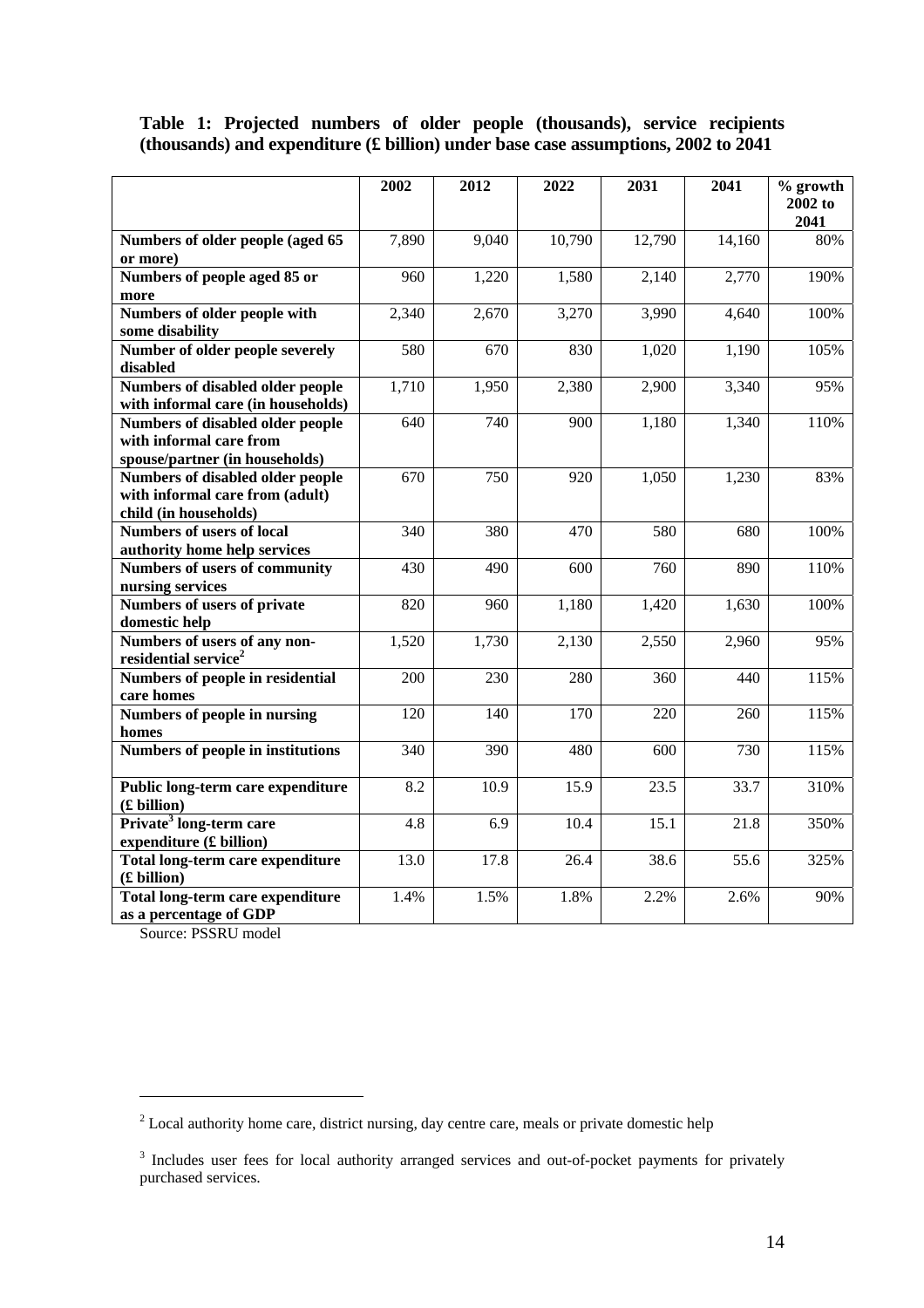### **4. Sensitivity analysis: the effect of changes in the key assumptions**

This section investigates the sensitivity of the projections to changes in the base case assumptions, in particular to changes in the assumptions about life expectancy, disability rates, availability of informal care, patterns of formal care and the unit costs of care. Table 2 (at the end) summarises the projections obtained under different assumptions.

### **Assumptions about increases in life expectancy**

Mortality rates in old age are the key factor affecting the projected number of older people (Murphy, 1995). The base case of this version of the model uses the Government Actuary's Department (GAD) 2004-based principal population projection (GAD, 2005). A number of variants have been tested to assess the effects of differing increases in life expectancy and hence differing increases in the future numbers of older people.

The GAD 2004 principal population projections assume that, between 2002 and 2041, male life expectancy will rise from 76.2 to 82.7 years and female life expectancy from 80.8 to 86.2 years (GAD, 2005). The GAD produces higher and lower life expectancy variants to their population projections. The high life expectancy projection assumes that life expectancy would rise from 76.2 in 2002 to 85.9 in 2041 for men and from 80.8 in 2002 to 88.6 in 2041 for women. The low life expectancy projection assumes a more moderate rise to 79.5 years for men and to 83.8 for women in 2041.

### *Results*

Under the base case the future numbers of older people are projected to grow from 7.9 million in 2002 to 14.2 million in 2041, a 80 per cent increase. Long-term care expenditure would grow by 326 per cent between 2002 and 2041 on base case assumptions.

Using the GAD low life expectancy variant long-term care expenditure in England would rise by 275 per cent between 2002 and 2041, compared to 380 per cent using the GAD high life expectancy variant. As a percentage of GDP, the GAD low life expectancy variant projects long-term care expenditure to increase from 1.4 per cent in 2002 to 2.4 per cent in 2041. The GAD high expectancy variant projects expenditure to be just under 3.0 per cent of GDP in 2041.

A third variant assumption allows the numbers of people aged 85 and over to rise by 1 per cent per year faster than the GAD 2004-based projections to 2041. This assumption has been chosen because it corresponds roughly to the extent of past under-estimation of the numbers of very elderly people (Shaw, 1994). It is debatable whether the most recent projections, based on a changed approach, will prove to be under-estimates. The variant is included, however, because the assumptions underlying the GAD high and low variants produce a range in life expectancy at birth which is somewhat narrow compared with variants produced by other organisations (personal correspondence with GAD). Moreover, as the proportion of older people receiving services rises sharply with age, the model projections are most sensitive to assumptions about the numbers of very elderly people.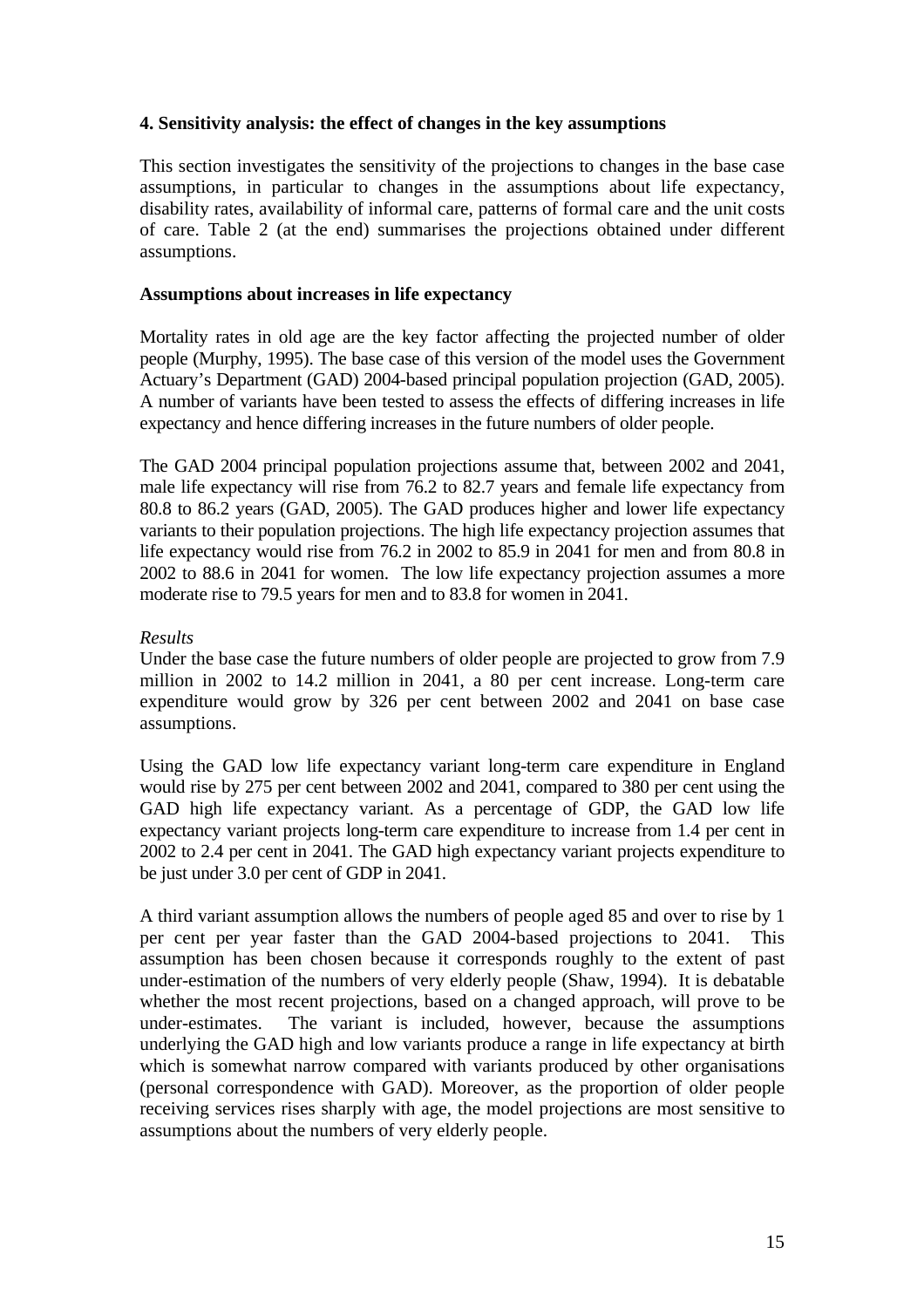Under this assumption, expenditure on long-term care is projected to increase to 3.3 per cent of GDP in 2041 as compared to 2.6 per cent under the base case. These findings, illustrated in figure 2, indicate the sensitivity of long-term care projections to assumptions about future increases in life expectancy.





Source: PSSRU model

### **Assumptions about trends in functional disability**

There are different views about whether age-specific disability rates can be expected to rise, fall or remain broadly constant in the future (Bone et al 1995 and Dunnell 1995). Constant age-specific disability rates may be regarded as a neutral assumption and this is our base case. Yet, if age-specific disability rates remain constant while life expectancy rises, the number of years with disability will rise as well as the number of years without disability. A less pessimistic assumption for future disability would be to assume that, as life expectancy rises, the number of years without disability rise by the same amount and the number of years with disability remains constant. An assumption on these lines was developed by Wiener et al. (1994). This assumption (referred to as the 'Brookings assumption') involves moving the age-specific disability rate upward by one year for each one year increase in life expectancy. The 'double-Brookings' scenario assumes that, for one-year increases in life expectancy, disability rates would shift to people two years older. The 'half-Brookings' scenario assumes that, for one-year increases in life expectancy, disability rates would shift to people half a year older.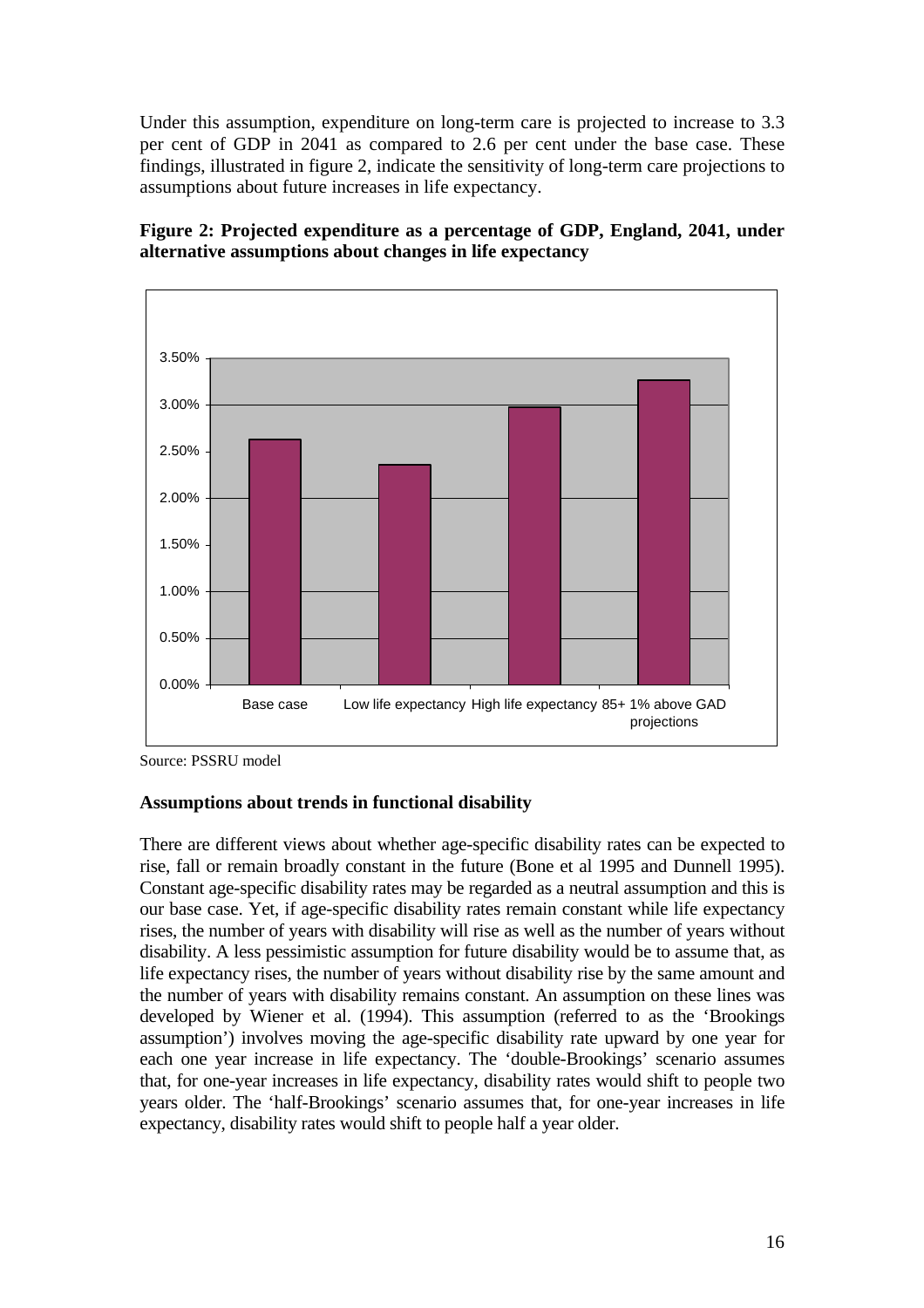## *Results*

Table 2 presents the impact of three alternative assumptions about trends in agespecific disability rates: the 'Brookings', 'half-Brookings' and 'double-Brookings' scenarios. It shows that the numbers of disabled older people would increase by 50 per cent under the Brookings assumption, by 75 per cent under the half-Brookings assumption, and by 5 per cent under the double-Brookings assumption, as compared to increasing by 100 per cent if rates remained constant as in the base case. Overall expenditure is projected to increase by 210 per cent between 2002 and 2041 under the Brookings assumption, by 265 per cent under the half-Brookings assumption and by 90 per cent under the double-Brookings assumption, compared to 325 per cent with constant disability rates. As a percentage of GDP, long-term care expenditure is projected to increase by 2041 to 1.9 per cent of GPD under the Brookings scenario, 2.3 per cent of GDP under the half-Brookings scenario and 1.2 per cent of GDP under the double-Brookings scenario, as compared with 2.6 per cent of GDP under the base case.

These findings, illustrated in figure 3, show that projections of demand for long-term care are highly sensitive to assumptions about trends in disability rates. Falling disability rates would off-set part of the impact of the rise in numbers of older people. If falling mortality rates are accompanied by falling disability rates, the impact of demographic pressures on demand for long-term care would be mitigated.



**Figure 3: Projected expenditure as a percentage of GDP, England, 2041, under alternative assumptions about disability trends**

Source: PSSRU model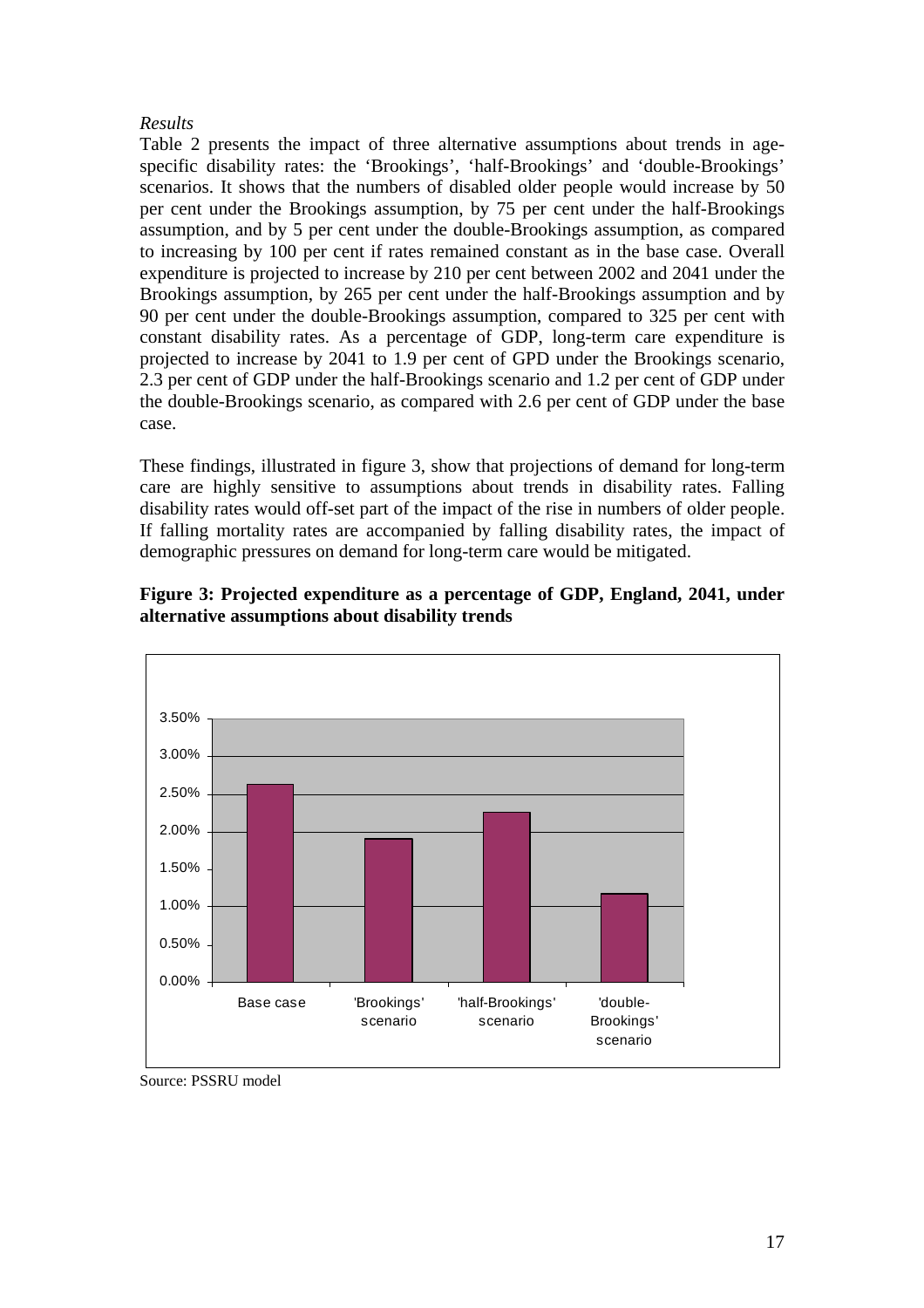### **Assumptions about availability of informal care**

The PSSRU model is a model of *demand* for long-term care and the informal care projections are essentially projections of the numbers of older people who would receive informal care if current patterns of care remained the same. In effect, the model projects 'demand' for informal care. With regard to the *supply* of informal care, the model includes a key aspect of supply, in that the marital status projections provide information on the numbers of older people who are likely to have a spouse or partner in the future. With regard to other aspects of the supply of informal care, these are explored by varying the assumptions used in the model.

The marital status projections used in the model show a marked increase in the numbers of married/cohabiting older people over the coming decades and the PSSRU model, in turn projects that there is likely to be a substantial increase in 'spouse care' in future years. The numbers of disabled older people receiving care from a spouse or partner are projected to more than double by 2041 (Table 1). Although not projected to increase as fast as married/cohabiting people, the numbers of single older people are also projected to rise. Single disabled older people rely particularly on their adult children for care, and the model projects that care by children will need to rise by over 80 per cent by 2041, if the proportion of disabled older people (by age and marital status) receiving care from their children is to remain the same as today (Table 1). It is not clear, however, that the supply of informal care of older people will rise to meet this demand. Indeed, there is concern that informal care may decline in future, as a result of such factors as women's rising participation in the labour market. The future supply of informal care has been examined here through stylised scenarios allowing for a decline in receipt of informal care by disabled older people, which are described below.

## *One per cent decline in the proportion of disabled older people receiving informal care*

Two new scenarios have been developed to test the sensitivity of the model to changes in assumptions about the availability of informal care for disabled older people. These are similar to scenarios developed as part of the European Commission financed study described at the beginning of this paper (Comas-Herrera *et al*, 2006). The first scenario allows for an annual 1 per cent decline in the proportion of disabled older people receiving informal care, accompanied by a modest increase in community-based services. The second scenario allows for an annual 1 per cent decline in the proportion of moderately/severely disabled<sup>[4](#page-18-0)</sup> older people receiving informal care, accompanied by an increase in residential care.

## *Results*

 $\overline{a}$ 

The impact of the first scenario, in which there is a 1 per cent annual decline in the proportion of disabled older people receiving informal care accompanied by a modest increase in community-based services, is relatively small. Long-term care expenditure would rise by 340 per cent between 2002 and 2041, compared to 325 per cent under the base case. As a percentage of GDP, under this scenario, long-term care expenditure would rise to 2.7 per cent as compared to 2.6 per cent under the base case.

<span id="page-18-0"></span><sup>&</sup>lt;sup>4</sup> Moderate/severe disability is defined as an inability to perform one or more ADLs without help.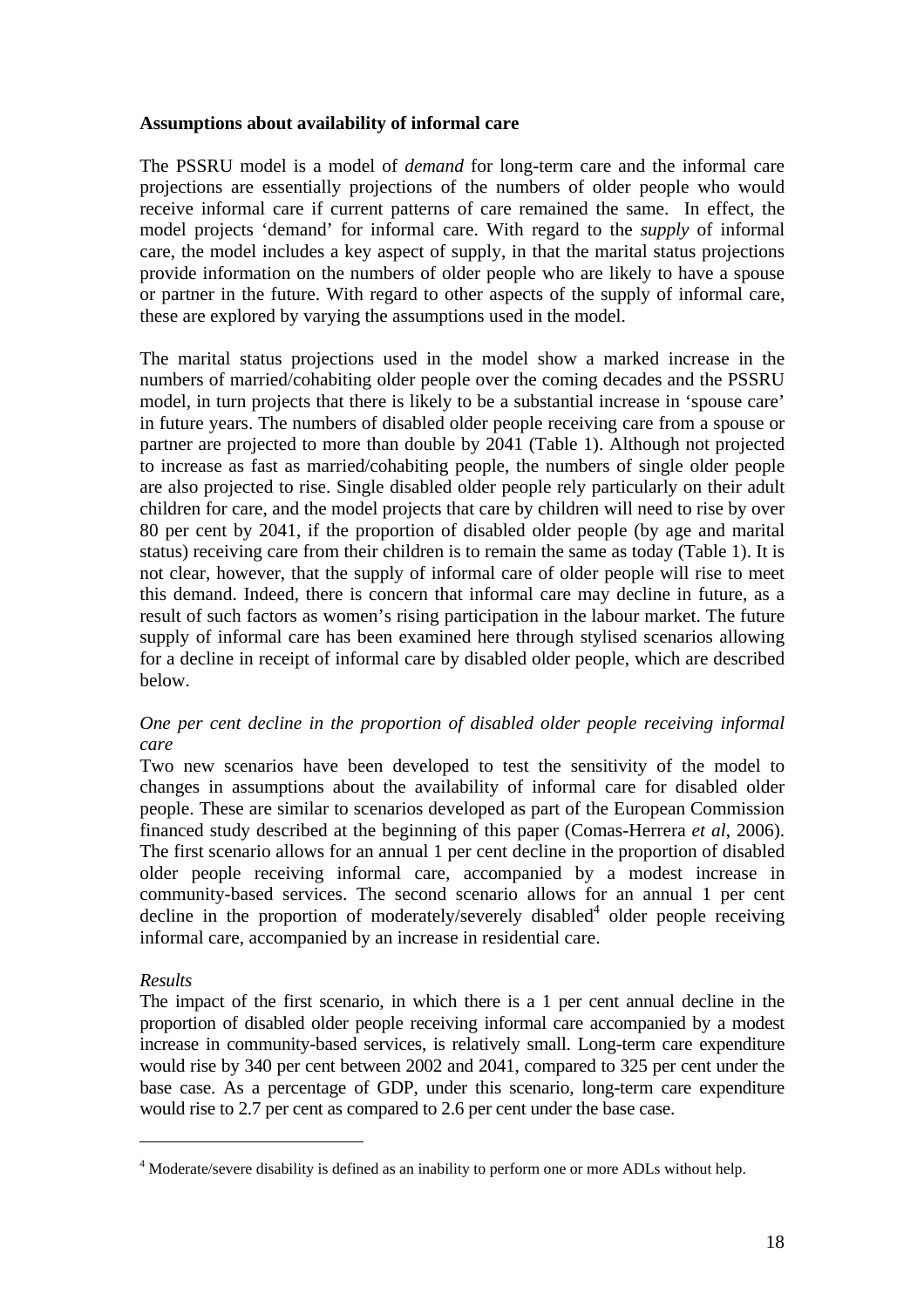The impact of the second scenario is, however, greater, even though the reduction in numbers receiving informal care is lower. The second scenario assumes the same proportionate decline in receipt of informal care per annum as the first scenario, but the reduction applies only to disabled older people with a moderate/severe disability. Nevertheless, the impact on long-term care expenditure of the second scenario is greater because it is assumed that those no longer receiving informal care would enter residential care. Under this scenario, there would be over a million older people in institutions in 2041, compared to approximately 730,000 under the base case. Long-term care expenditure would grow by 400 per cent between 2002 and 2041 under this scenario, compared to 325 per cent under the base case. Long-term care expenditure would represent 3.1 per cent of GDP in 2041, compared to 2.6 per cent under the base case.

These projections suggest that a decline in the availability of informal care could have a substantial impact on future expenditure on long-term care. Much depends on the size of the decline in informal care and the extent to which informal care is substituted by residential care or by moderate packages of home care. Figure 4 illustrates the impact of these informal care scenarios on projected long-term care expenditure as a percentage of GDP.

**Figure 4: Projected expenditure as a percentage of GDP, England, 2041, assuming a 1 per cent decline in the proportion of disabled older people receiving informal care** 



Source: PSSRU model

### **Assumptions about future patterns of care**

The model can also be used as to explore the impact on projected long-term care expenditure of changes in the patterns of services. The assumptions explored here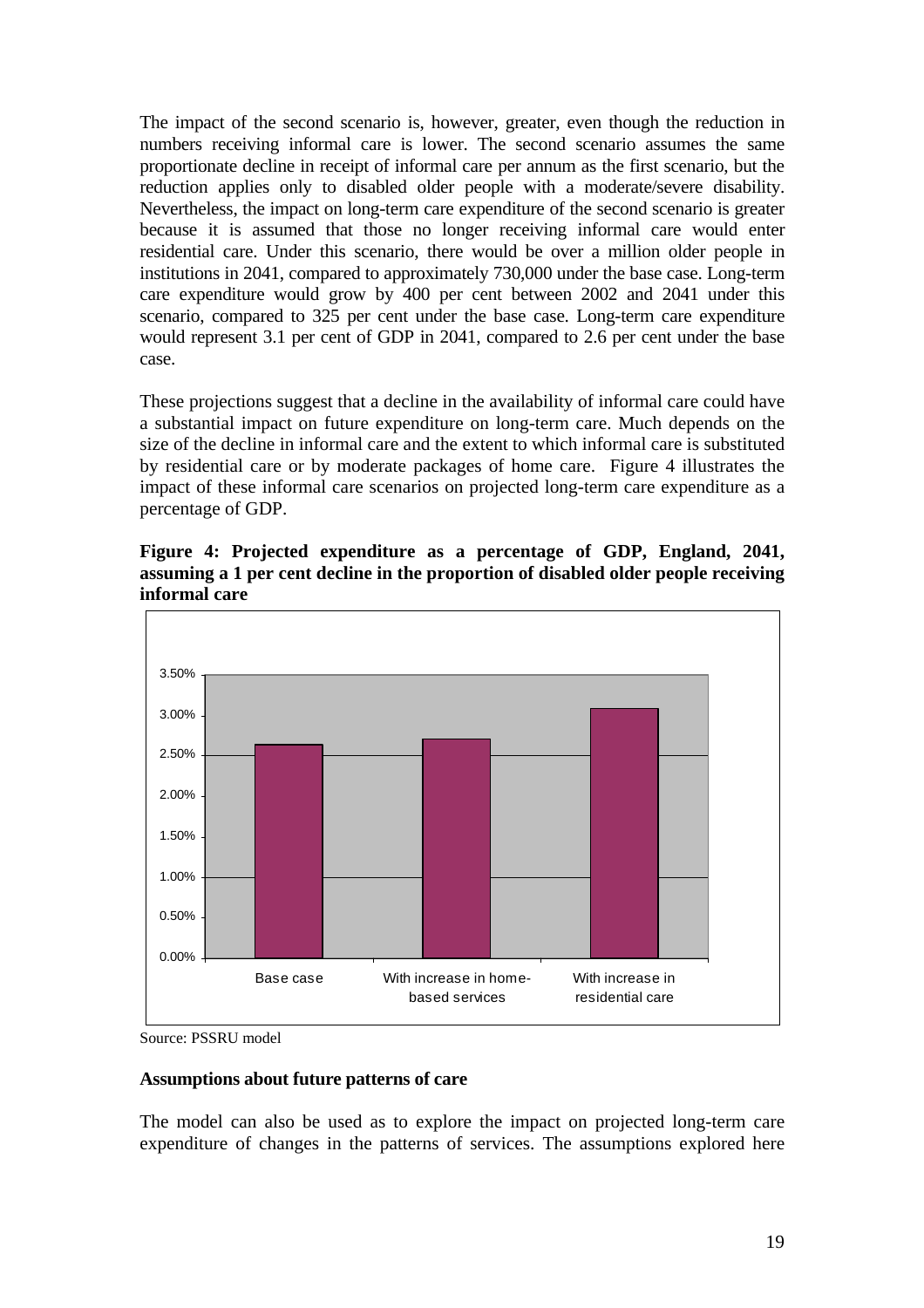assume a shift in the balance of care from institutional to domiciliary care, a change in eligibility criteria for home care and an increase in support for informal carers.

#### *Shift in the balance of care*

The first assumption investigated replicates the assumptions used in the National Beds Inquiry (NBI) for England. The NBI assumed that the number of people in residential and nursing homes would rise in line with demographic pressures but that by 2019 there would be a shift of between 5 per cent and 15 per cent to non-residential care (Department of Health, 2000). The assumption considered here assumes that the projected numbers in residential and nursing care in 2031 would be 10 per cent lower than under the base case. An equivalent number of people have been added to the projected number of home care recipients. Also, a number equivalent to a 10 per cent reduction in nursing home residents has been added to the projected number of community nursing recipients. The expenditure implications of our scenario of the NBI assumptions would depend on the intensity of home care received by those diverted from residential and nursing homes. As a result, expenditure implications are not estimated for this scenario.

#### *Entitlement to long-term care services*

The next scenario was developed in the context of the European study of long-term care expenditure (Pickard et al, 2006). It investigates the potential impact of the provision of a national entitlement to formal care for all older people with moderate to severe disability (inability to perform one or more ADLs without help), independently of whether or not they receive informal care. The scenario is a policy option based on the German longterm care insurance scheme, which embodies the principle of an entitlement to long-term care benefits based on uniform national criteria. The scenario models this key principle of the German system in England, with respect to home care services.<sup>[5](#page-20-0)</sup> It is assumed that all people with moderate disability (inability to perform 1 ADL without help) would receive the average number of hours of home care received by formal care recipients living in the community (10 hours per week), while those with severe disability (inability to perform 2 or more ADLs without help) would receive 15 hours per week of free home care. The scenario assumes one hundred percent take-up, that is, it assumes that these packages replace any means-tested home care and private home care received by older people in these two groups.

#### *Increasing support for carers*

 $\overline{a}$ 

The results of the PSSRU model, using the GAD marital status and cohabitation projections, presented earlier in this paper, suggest that there is likely to be an increase in spouse carers of disabled older people in the future (Pickard *et al* 2000). Many spouse carers are themselves elderly, many are in poor health and, as carers, many are themselves in need of support from formal services. An increase in spouse carers, therefore, raises issues about the need for support for carers. Current policies, in particular the National Strategy for Carers (1999) the principles of which were recently endorsed (Department of Health 2006), are intended to increase the amount of service support received by carers. A scenario has, therefore, been developed which looks at the implications of increasing support for carers. The scenario focuses on providing more support to the most heavily burdened carers. These have been identified as carers

<span id="page-20-0"></span> $<sup>5</sup>$  In the German case the level of disability required to be entitled to care is more severe than the level</sup> of one or more ADLs used in this scenario. See, for example, Rothgang (2003).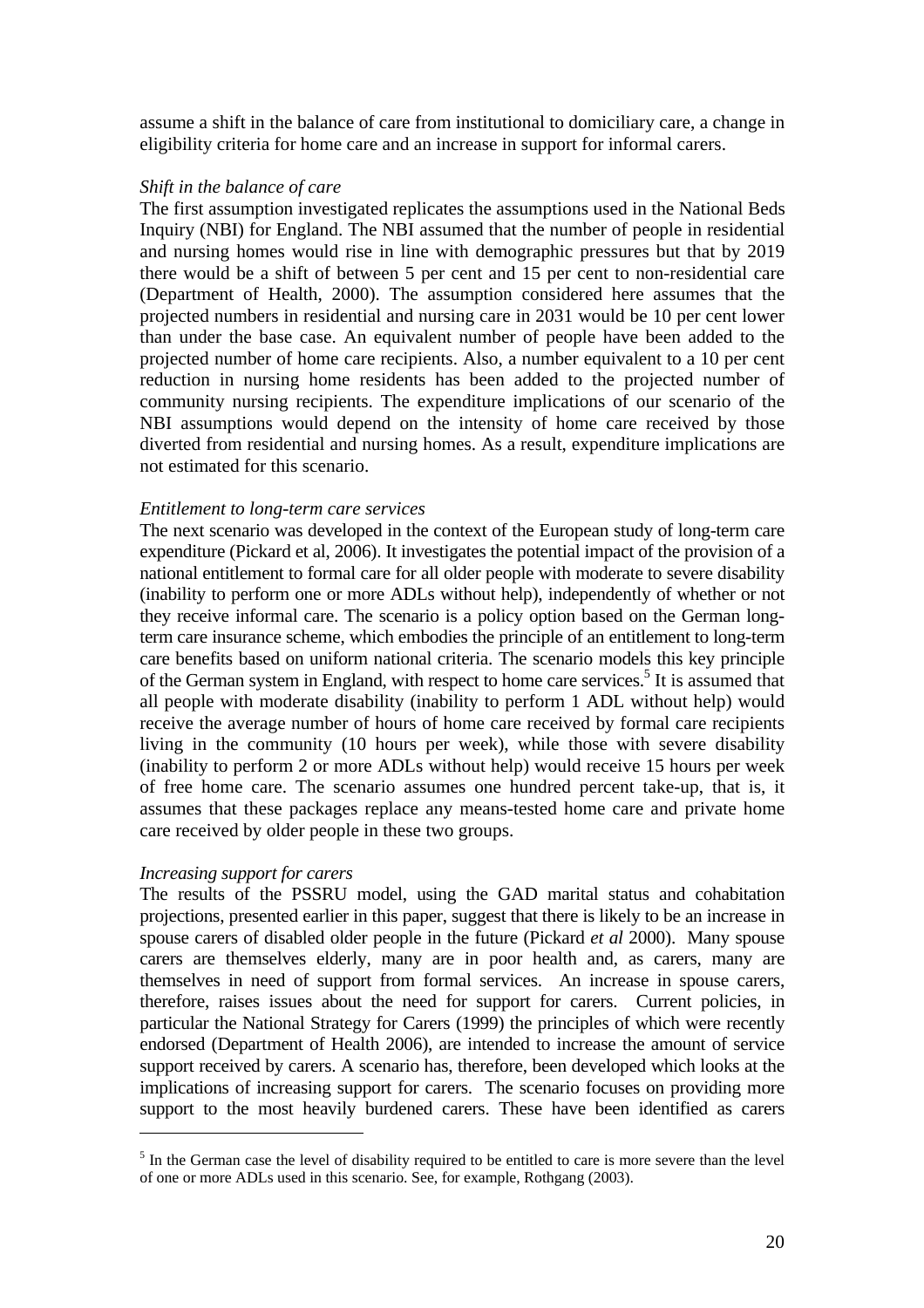providing personal care to older people living in the same household (Parker 1992). The scenario looks at the implications of increasing domiciliary services to older people with substantial disability needs (those unable to perform two or more ADLs without help) who share a household with others.

The way in which support to carers is increased in the scenario is by looking at the consequences if services were to become more 'carer-blind' in the future. The term 'carer-blind' was originally used by Twigg and Atkin in 1994 to describe a policy which involved "treating a disabled person with a carer in exactly the same way as a disabled person without" (Twigg and Atkin 1994: 150). The scenario explores the implications of making services more 'carer-blind' by allowing those living with others to receive the same level of domiciliary services as those living alone. The probability of receipt of each domiciliary service among the most disabled older people living with others rises linearly under this scenario to match by 2041 the probability for those living alone.

#### *Results*

Under the NBI-style assumption about a change in the balance between institutional and domiciliary care, the number of recipients of home care is projected to increase to over 740,000 as compared to approximately 680,000 under the base case. This would represent an 120 per cent increase in home care recipients between 2041 and 2002 as against 100 per cent under the base case. The number of older people receiving community nursing is projected to increase to 920,000 in 2041, an increase of 115 per cent from 2002. Under the base case, approximately 890,000 older people would receive community nursing in 2041.

Because the NBI-style assumption envisages a shift in the balance of care from residential to non-residential care, the projected rate of increase of the number of older people in institutions under these assumptions would be lower than observed in the base case. The NBI-style assumption projects a 95 per cent increase in the total number of older people in residential care between 2002 and 2041, as compared to a 115 per cent increase estimated under the base case.

Introducing a national entitlement to an average package of home care for all older people who have problems with at least one ADL would benefit more than 800,000 moderately/severely disabled older people in England in 2041. This figure represents the projected additional number of disabled older people who would receive home care in 2041, compared to the numbers projected to receive home care if the present long-term care arrangements remained unchanged. An entitlement to home care of the type described here would have a considerable impact on projected long-term care expenditure. Long-term care expenditure in England would need to rise by 430 per cent between 2002 and 2041, compared to 325 per cent under the base case. Overall expenditure on long-term care would represent around 3.3 per cent of GDP in 2041 under this scenario, compared with 2.6 per cent under the base case.

Under the 'carer-blind' scenario, there would be nearly 770,000 recipients of home help services in 2041, compared to 680,000 under the base case. Expenditure on longterm care would rise by 340 per cent under the 'carer blind' scenario between 2002 and 2041, compared to 325 per cent under the base case. Overall expenditure on long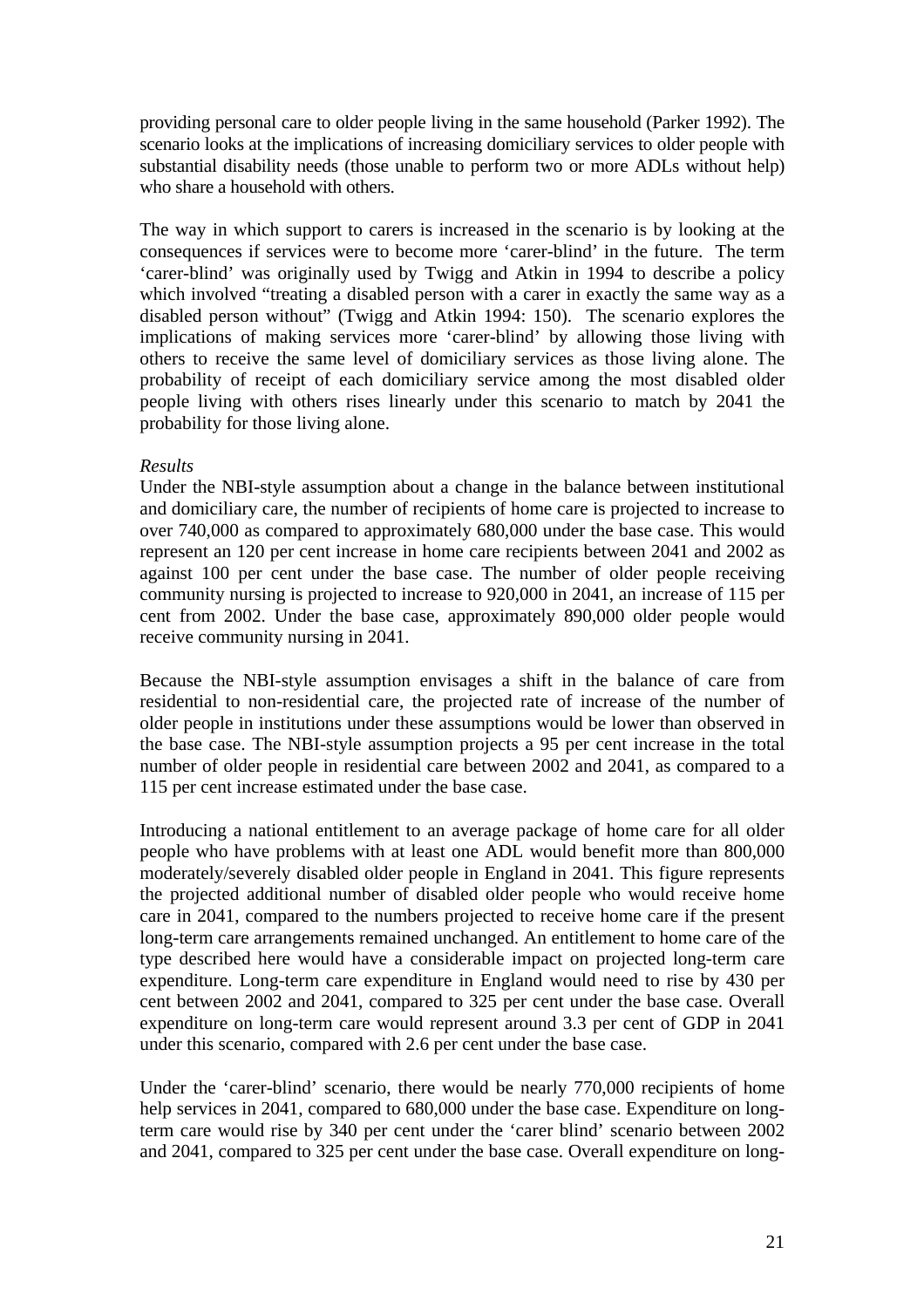term care would represent around 2.7 per cent of GDP in 2041 under the 'carer-blind' scenario, compared with 2.6 per cent under the base case (Table 2 and figure 5).



**Figure 5: Projected expenditure as a percentage of GDP, England, 2041, under alternative assumptions about patterns of care** 

### **Assumptions about unit costs and economic growth**

Previous reports have highlighted the sensitivity of future long-term care expenditure to relatively small changes in the future unit costs of long term care (Wittenberg et al, 1998, 2001 and 2002). The base case of the model assumes that the real unit costs of care, such as the cost of an hour's home care, will rise by 2 per cent per year, in line with HM Treasury's assumption for average earnings. Gross Domestic Product (GDP) is also assumed to rise in line with the H M Treasury's assumption, which is also 2 per cent per year in real terms over the long-term.

The key driver of rises in the unit costs of care is rises in the earnings of staff providing long-term care. Home care and day care are clearly highly labour-intensive. Residential care is also labour intensive, with staff costs accounting for the majority of overall costs. For example, data from a UK study shows that, in public sector homes, staff costs accounted for 85 per cent of the total unit cost (Netten et al., 1998). This suggests that it would be plausible to assume that the real unit costs of care will rise broadly in line with average earnings of care staff, or perhaps by somewhat less allowing for non-staff costs (Wittenberg and Comas-Herrera, 2003).

Source: PSSRU model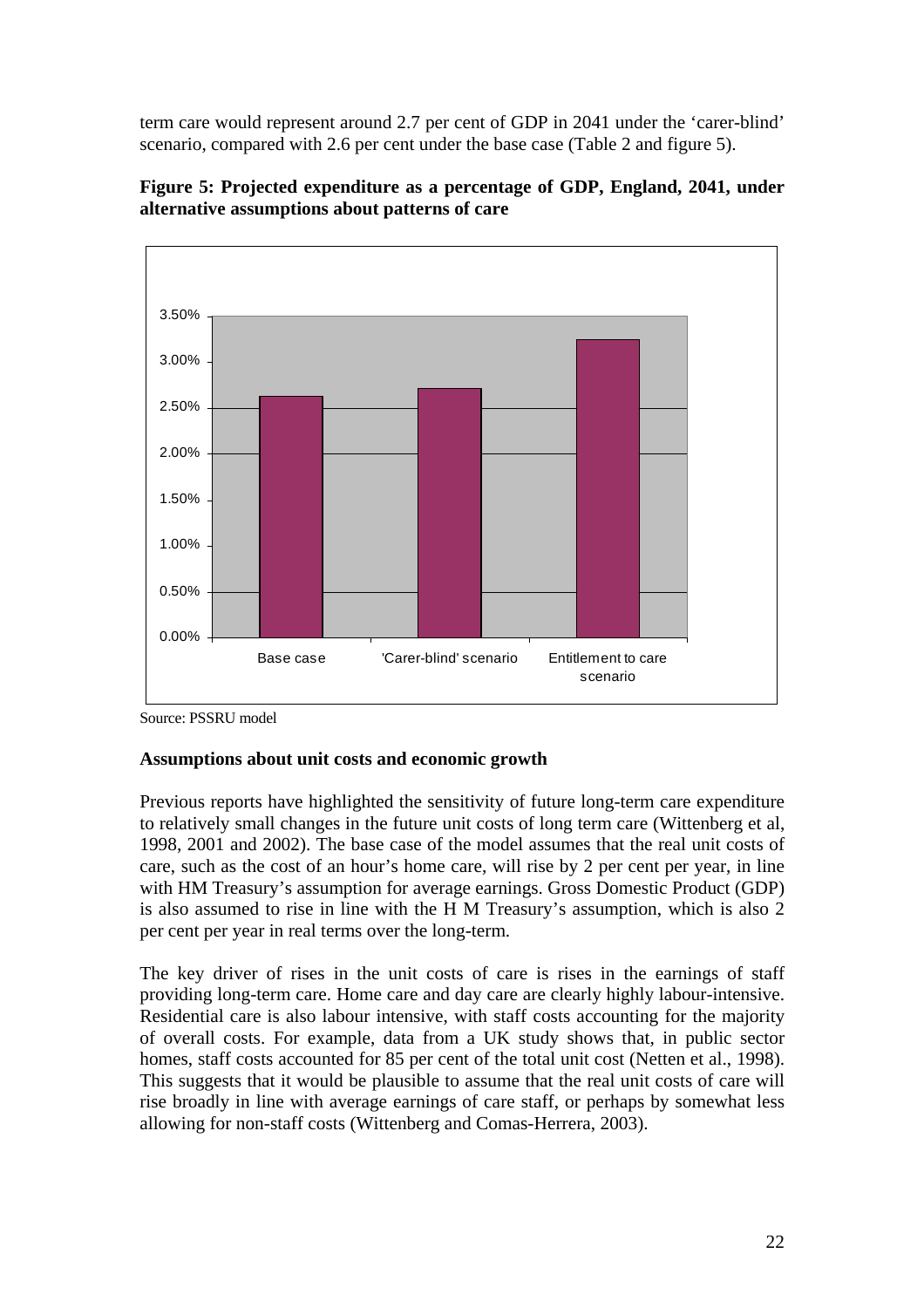Two additional scenarios are examined here. The first assumes that there will be a 0.5 per cent greater increase in unit costs than is modelled in the base case, that is, unit costs would rise by 2.5 per cent per year in real terms. The second assumes that unit costs will rise by 1.5 per cent per year in real terms, 0.5 per cent less than the base case. Modelling moderate increases and decreases in unit costs around the base case demonstrates the sensitivity of the model to changes in this variable over time.

### *Results*

Under the assumption that unit costs rise by 2.5 per cent, long-term care expenditure would rise by 413 per cent between 2002 and 2041, to nearly £67 billion, compared to £56 billion under the base case. Overall long-term care expenditure would represent 3.2 per cent of GDP in 2041 under this variant assumption, compared to 2.6 per cent under the base case (figure 6). Were unit costs to rise by 1.5 per cent, long-term expenditure would rise by 256 per cent to £46 billion in 2041. This would represent 2.2 per cent of GDP in 2041. These variants illustrate how sensitive projections of long-term care expenditure are to assumptions about rises in the real unit costs of care.

### **Figure 6: Projected expenditure as a percentage of GDP, England, 2041, under alternative assumptions about future trends in the real unit costs of care**



Source: PSSRU model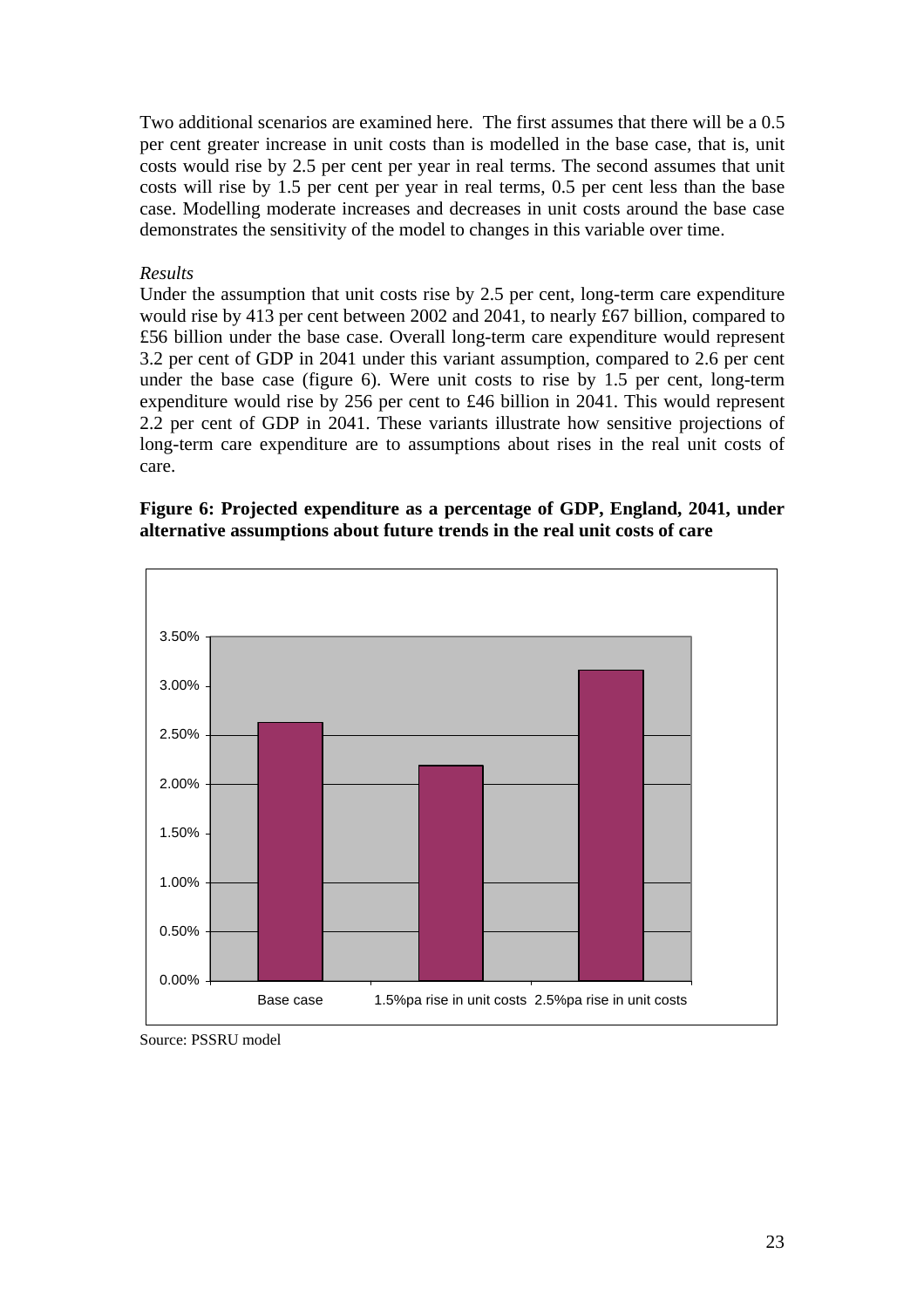### **Table 2: Summary of sensitivity analysis**

This table presents in summary form the projections obtained varying in turn some of the key base case assumptions. The figures relate to the projected numbers of older people, disabled older people and service recipients (in thousands) and to projected expenditure (in billions of pounds and percentage of GDP). The figures in brackets are the projected percentage increase between 2002 and 2041. Cells are left empty where the projections are the same as the base case.

|                                  | Projected  | Projected  | Projected                     | Projected     | Projected      | Projected                   |  |  |  |  |  |  |
|----------------------------------|------------|------------|-------------------------------|---------------|----------------|-----------------------------|--|--|--|--|--|--|
|                                  | numbers of | numbers    | number of                     | numbers of    | total          | total                       |  |  |  |  |  |  |
|                                  | older      | with       | recipients                    | people in     | expenditure    | expenditure                 |  |  |  |  |  |  |
|                                  | people     | disability | of home                       | institutional | (£billion)     | $(% \mathbf{A})$ (% of GDP) |  |  |  |  |  |  |
|                                  |            |            | care                          | care          |                |                             |  |  |  |  |  |  |
| 2002 estimates                   | 7,890      | 2,340      | 340                           | 340           | 13.0           | 1.4                         |  |  |  |  |  |  |
| <b>Base case projection</b>      | 14,160     | 4,640      | 680                           | 730           | 55.6           | 2.6                         |  |  |  |  |  |  |
| for 2041                         | (80%)      | $(100\%)$  | $(100\%)$                     | (145%)        | (325%)         |                             |  |  |  |  |  |  |
| Life expectancy assumptions      |            |            |                               |               |                |                             |  |  |  |  |  |  |
| Low life expectancy              | 13,360     | 4,260      | 620                           | 640           | 50.0           | 2.4                         |  |  |  |  |  |  |
| population projection            | (70%)      | $(80\%)$   | (85%)                         | $(90\%)$      | (285%)         |                             |  |  |  |  |  |  |
| <b>High life expectancy</b>      | 15,190     | 5,130      | 760                           | 830           | 62.8           | 3.0                         |  |  |  |  |  |  |
| population projection            | (95%)      | (120%)     | (125%)                        | (145%)        | (380%)         |                             |  |  |  |  |  |  |
| $85+$ group grow $1\%$           | 15,430     | 5.430      | 820                           | 940           | 69.0           | 3.3                         |  |  |  |  |  |  |
| faster than base case            | (95%)      | (130%)     | (140%)                        | (175%)        | (430%)         |                             |  |  |  |  |  |  |
|                                  |            |            | <b>Disability assumptions</b> |               |                |                             |  |  |  |  |  |  |
| <b>Brookings</b>                 |            |            |                               |               |                |                             |  |  |  |  |  |  |
| compression of                   |            | 3,530      | 560                           | 460           | 40.2           | 1.9                         |  |  |  |  |  |  |
| morbidity assumption             |            | $(50\%)$   | (65%)                         | (35%)         | (210%)         |                             |  |  |  |  |  |  |
| <b>Half-Brookings</b>            |            | 4,070      | 620                           | 600           | 47.9           | 2.3                         |  |  |  |  |  |  |
| assumption                       |            | (75%)      | (80%)                         | (75%)         | (270%)         |                             |  |  |  |  |  |  |
| <b>Double-Brookings</b>          |            | 2,450      | 440                           | 190           | 24.8           | 1.2                         |  |  |  |  |  |  |
| assumption                       |            | (5%)       | (30%)                         | $(-45%)$      | (90%)          |                             |  |  |  |  |  |  |
| <b>Informal care assumptions</b> |            |            |                               |               |                |                             |  |  |  |  |  |  |
| $1\%$ pa decline in              |            |            | 720                           |               | 57.3           | 2.7                         |  |  |  |  |  |  |
| informal care: shift to          |            |            | (115%)                        |               | (340%)         |                             |  |  |  |  |  |  |
| home care                        |            |            |                               |               |                |                             |  |  |  |  |  |  |
| 1% pa decline in                 |            |            | 590                           | 1,070         | 65.1           | 3.1                         |  |  |  |  |  |  |
| informal care: shift to          |            |            | (75%)                         | (215%)        | $(400\%)$      |                             |  |  |  |  |  |  |
| residential care                 |            |            |                               |               |                |                             |  |  |  |  |  |  |
|                                  |            |            | Patterns of care assumptions  |               |                |                             |  |  |  |  |  |  |
| <b>National Beds Inquiry</b>     |            |            | 740                           | 660           | <b>Not</b>     | Not                         |  |  |  |  |  |  |
|                                  |            |            | (120%)                        | (95%)         | estimated      | estimated                   |  |  |  |  |  |  |
| <b>Carer blind</b>               |            |            | 770                           |               | 57.6           | 2.7                         |  |  |  |  |  |  |
|                                  |            |            | (130%)                        |               | (340%)         |                             |  |  |  |  |  |  |
| <b>Entitlement to care</b>       |            |            | 1,500                         |               | 68.8           | 3.3                         |  |  |  |  |  |  |
|                                  |            |            | (345%)                        |               | (430%)         |                             |  |  |  |  |  |  |
| Unit costs assumptions<br>66.9   |            |            |                               |               |                |                             |  |  |  |  |  |  |
| 2.5% pa rise in unit             |            |            |                               |               | (415%)         | 3.2                         |  |  |  |  |  |  |
| costs                            |            |            |                               |               |                |                             |  |  |  |  |  |  |
| 1.5% pa rise in unit             |            |            |                               |               | 46.3<br>(255%) | 2.2                         |  |  |  |  |  |  |
| costs                            |            |            |                               |               |                |                             |  |  |  |  |  |  |

Source: PSSRU model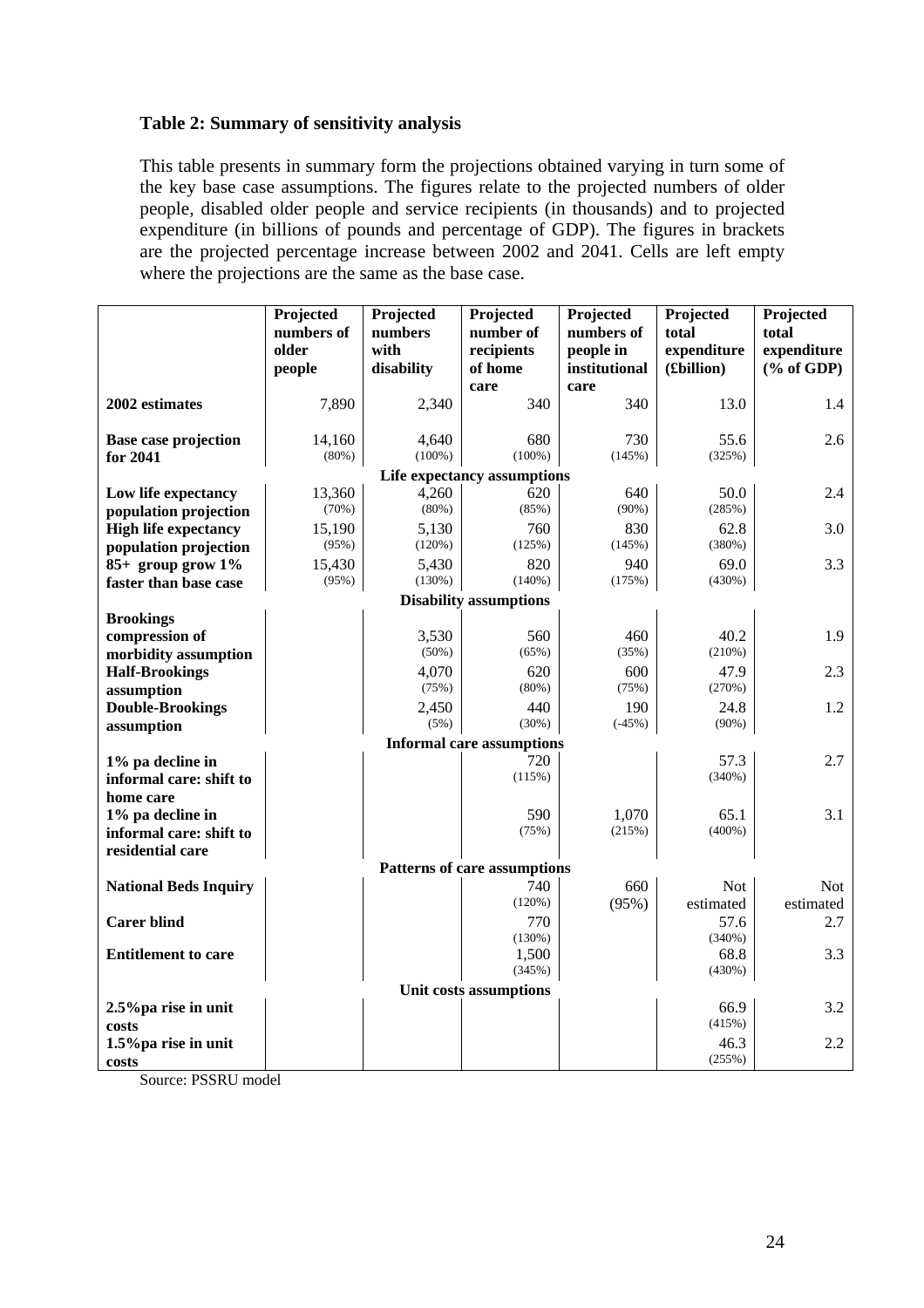## **5. Findings and future developments of the model**

Box 4: Main findings

- The numbers of disabled older people in England are projected to grow from around 2.3 million in 2002 to around 4.6 million in 2041, an increase of 100 per cent.
- To keep pace with demographic pressures over the next thirty years, residential and nursing home places would need to expand by around 115 per cent and numbers of hours of home care by around 100 per cent, assuming unchanged disability rates.
- Long-term care expenditure would need to rise by around 325 per cent in real terms between 2002 and 2041 to meet demographic pressures and allow for real rises in care costs of 2 per cent per year for health and social care.
- Long-term care expenditure would need to increase from 1.43 per cent of GDP in 2002 to 2.63 per cent of GDP in 2041 to meet demographic pressures, assuming GDP rises in line with HM Treasury assumptions.
- Future long-term care demand is sensitive to the projected numbers of older people: under variant GAD population projections projected expenditure would be around 0.3 per cent of GDP above or below the base case projection for 2041.
- Future demand is also sensitive to trends in disability rates: under a compression of morbidity scenario projected expenditure would be 1.90 per cent of GDP in 2041, compared with 2.63 per cent under constant disability rates.
- Future long-term care expenditure is highly sensitive to assumed rises in unit costs of care: under a variant that assumes that there will be a 0.5 per cent greater increase in unit costs than the HM Treasury assumes will be the rise in average earnings, projected expenditure would be 3.16 per cent of GDP in 2041.
- A decline in the availability of informal care could have a substantial impact on demand for formal services depending on the size of the decline and the extent to which residential care was required to substitute for informal care.
- A policy of increasing support to the most heavily burdened carers by providing domiciliary services on a 'carer-blind' basis would result in projected expenditure 0.1 per cent of GDP above that estimated for the base case.
- A policy of providing an entitlement to an average package of home care for all moderately/severely disabled older people would benefit considerable numbers of disabled older people but would have substantial financial consequences. Expenditure would increase to 3.25 per cent of GDP in 2041 as compared to 2.63 per cent under the base case.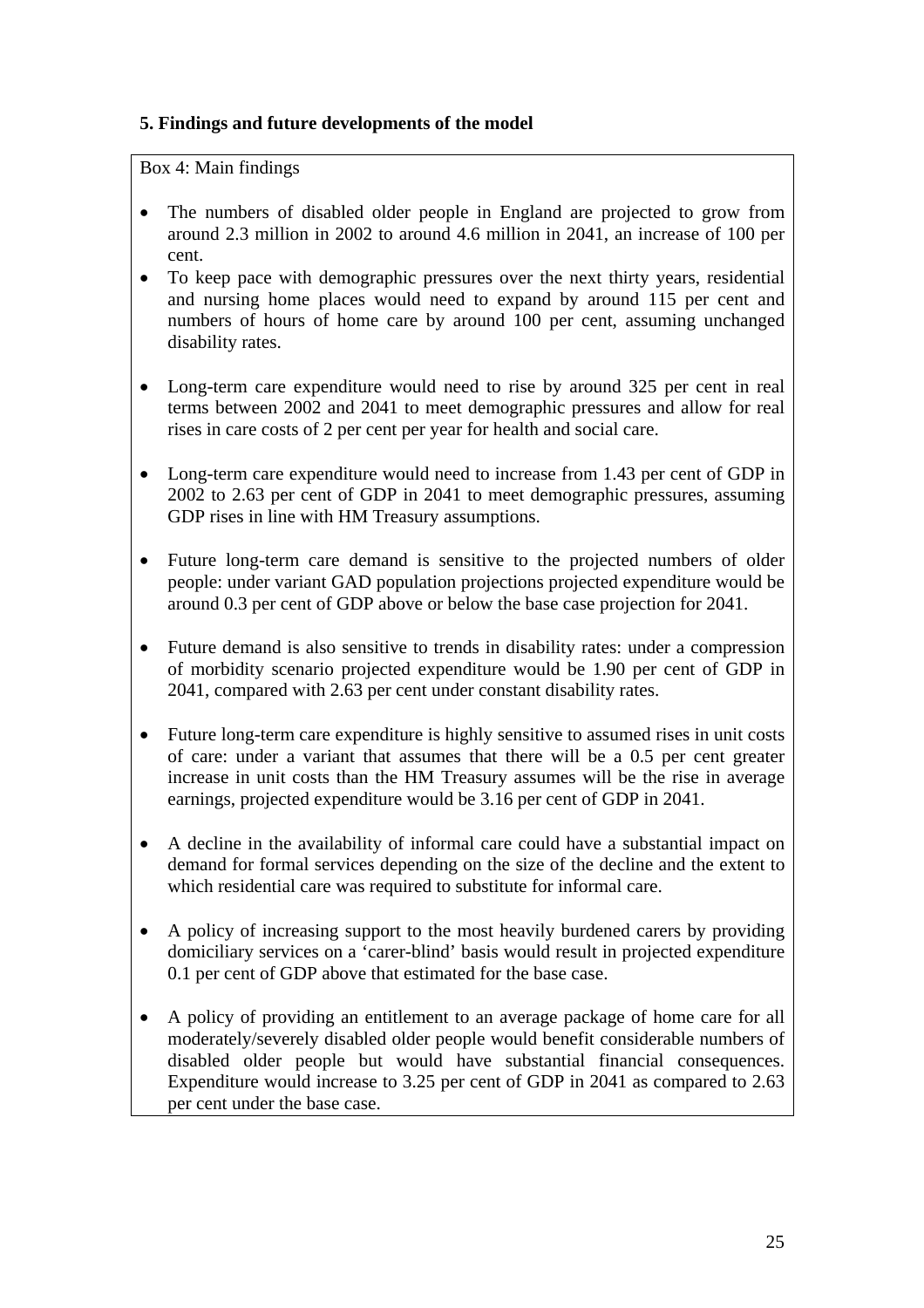### **6. Conclusions**

The model produces projections of future long-term care expenditure based on a specified set of base case assumptions. This set of assumptions seems plausible but is clearly not the only possible set. As the sensitivity analysis demonstrates, the projections are sensitive to changes in those assumptions. This means that the projections should not be regarded as forecasts of the future.

The sensitivity analysis shows that projected future demand for long-term care services for older people is sensitive to assumptions about future numbers of older people and about future prevalence rates of disability. It is also sensitive to assumptions about the future availability of informal care. Projected future expenditure on long-term care for older people is also sensitive to assumptions about future rises in the real unit costs of services, such as the cost of an hour's home care.

The expenditure projections do not constitute the total costs of long-term care to society. That would require inclusion of the costs of a wider range of services to a wider range of public agencies and service users and the opportunity costs of informal care. It should also be stressed that no allowance has been made here for changes in public expectations about the quality, range or level of care.

Notwithstanding these limitations, the projections have some clear implications for policy. The key implication is that policy-makers need to plan for uncertainty in future demand for long-term care for disabled older people. Future mortality and prevalence rates and rises in unit care costs, which are inevitably uncertain, have substantial implications for future demand for long-term care and associated expenditure. As there is no certainty about future trends in these variables, there is inevitable uncertainty about future long-term care expenditures, even under current policies and patterns of care.

The model projections show that, unless prevalence rates of disability decline, the numbers of disabled older people requiring long-term care will rise significantly over the next decades. They also show that, if improved health care or other measures were to have the effect of reducing disability rates, this would at least partially offset expected demographic pressures from rising numbers of older people. The implication is that there is a need to promote measures that are likely to reduce disability in old age and to promote healthy ageing.

Families and other informal carers provide much of the care for disabled older people living at home. Projections suggest that a decline in the supply of informal care provided to older people, resulting in increased admissions to residential care, could have considerable financial consequences. This highlights the importance of developing services to meet the needs of informal carers, as well the needs of older people in need of care.

The projections show that substantial rises in formal services will be required to keep pace with demographic pressures, even before consideration of potentially rising expectations. The development of non-residential services, such as home care and day care, will be especially important. Older people generally prefer to remain in their own homes as long as possible. If this preference is to be recognised, a substantial expansion of non-residential services will be required.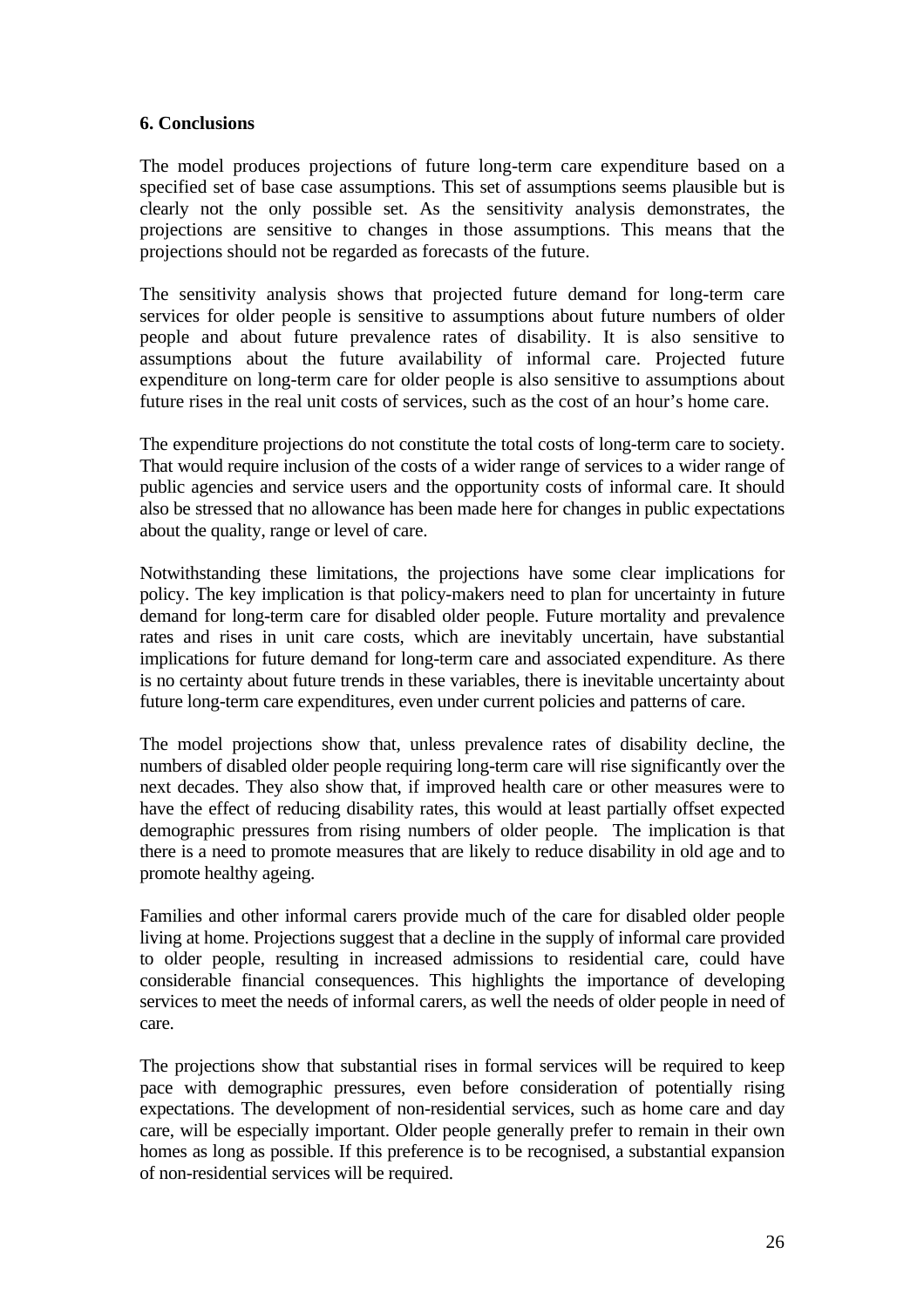The model projects that the proportion of GDP required to fund long-term care services will rise significantly over the next decades under base case assumptions. This is not to suggest that there is a looming demographic 'time-bomb' or crisis of sustainability of long-term care expenditure. It does suggest, however, that the promotion of efficiency will be important to limit to some extent real rises in unit costs, though the scope for this may be limited. It also suggests that the achievement of improved cost-effectiveness will be important, such that better outcomes are achieved from long-term care for similar service inputs.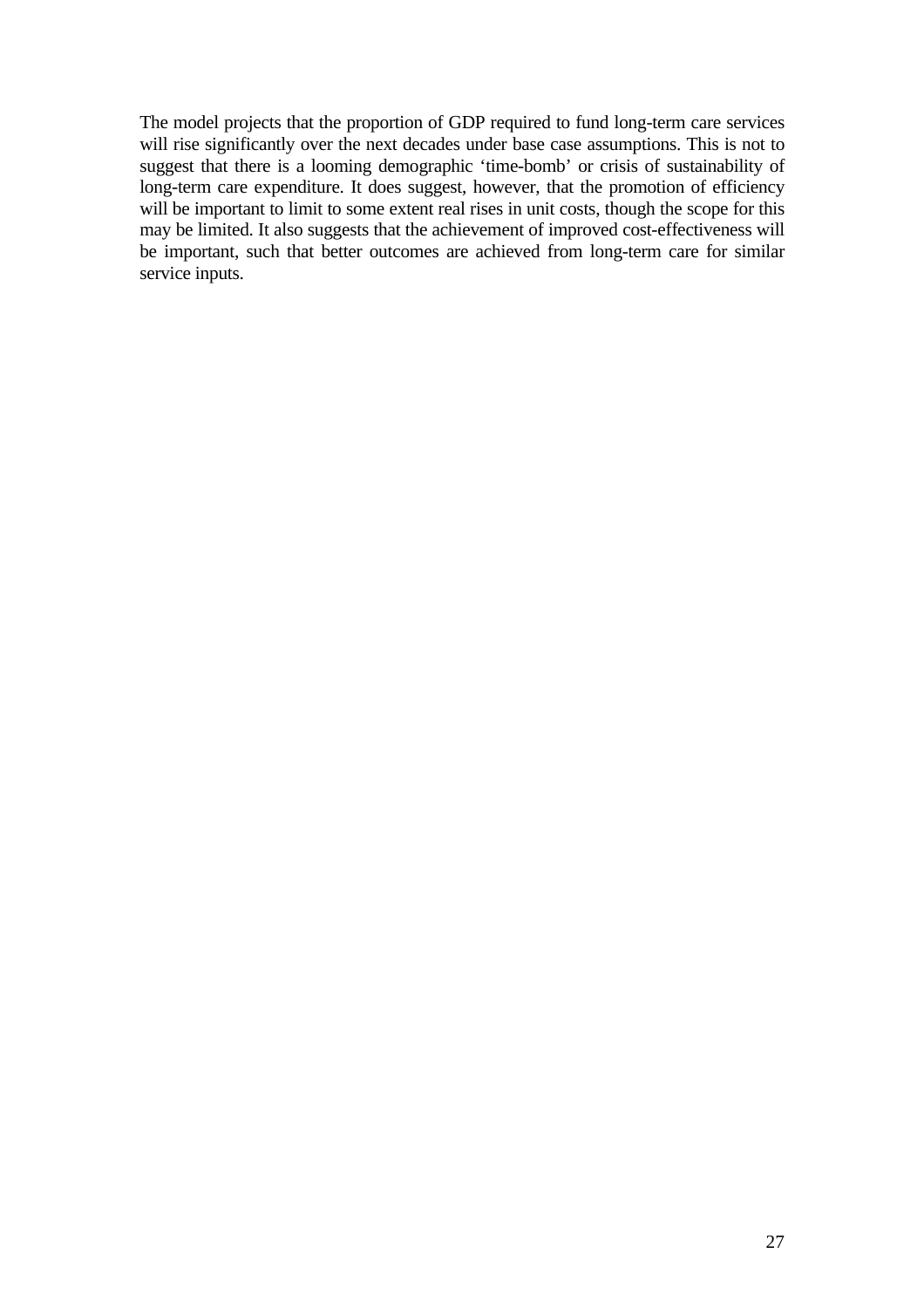### **References**

Allen I and Perkings E (eds) (1995). *The Future of Family Care For Older People*. HMSO: London.

Arber S, Gilbert GN and Evandrou M (1988) Gender, household composition and receipt of domiciliary services by elderly disabled people. *Journal of Social Policy* 17: 153-75.

Bone MR, Bebbington AC, Jagger C, Morgan K, Nicholaas G (1995) *Health Expectancy and Its Uses.* HMSO: London.

Comas-Herrera A, Wittenberg R, and Pickard L (2001) *Projections of Demand for Residential Care for Older People in England to 2020.* PSSRU Discussion Paper 1719.

Comas-Herrera, A., Pickard, L., Wittenberg, R. et al. *(2003a) Future demand for long-term care, 2001 to 2031: projections of demand for older people in England*. PSSRU discussion paper 1980.

Comas-Herrera A, Wittenberg R, Pickard L, Knapp M and MRC-CFAS (2003b) *Cognitive impairment in older people: its implications for future demand for services and costs.* Report to the Alzheimer's Research Trust*.* PSSRU Discussion Paper 1728*.* 

Comas-Herrera A, Wittenberg R, Pickard L (2003c) Projections of demand for longterm care for older people in Wales to 2020 – Report to National Assembly for Wales. National Assembly for Wales: London.

Comas-Herrera A and Wittenberg R (eds.) (2003) *European Study of Long-Term Care Expenditure.* Report to the European Commission, Employment and Social Affairs DG. PSSRU Discussion Paper 1840.

Comas-Herrera A, Casado D, Wittenberg R, King D, Pickard L (2005) Projections of demand for long-term care for older people in Wales to 2030, by local authority – Report to Welsh Assembly. PSSRU Discussion Paper 2253.

Comas-Herrera A, Wittenberg R, Costa-Font J, Gori C, Di Maio A, Patxot C, Pickard L, Pozzi A, Rothgang R (2006) Future long-term care expenditure in Germany, Spain, Italy and the United Kingdom. *Ageing and Society*, 6 (2): 285-302.

Curtis L and Netten A (2004) *Unit Costs of Health & Social Care 2004.* PSSRU: University of Kent.

Davies B, Bebbington A and Charnley H, in collaboration with Baines B, Ferlie E, Hughes M & Twigg J (1990) *Resources, Needs and Outcomes in Community-Based Care. A Comparative Study of the Production of Welfare for Elderly People in Ten Local Authorities in England and Wales.* Avebury: Aldershot.

Department of Health (2003). *Community Care Statistics 2003: Supported Residents (adults), England.* Department of Health: London.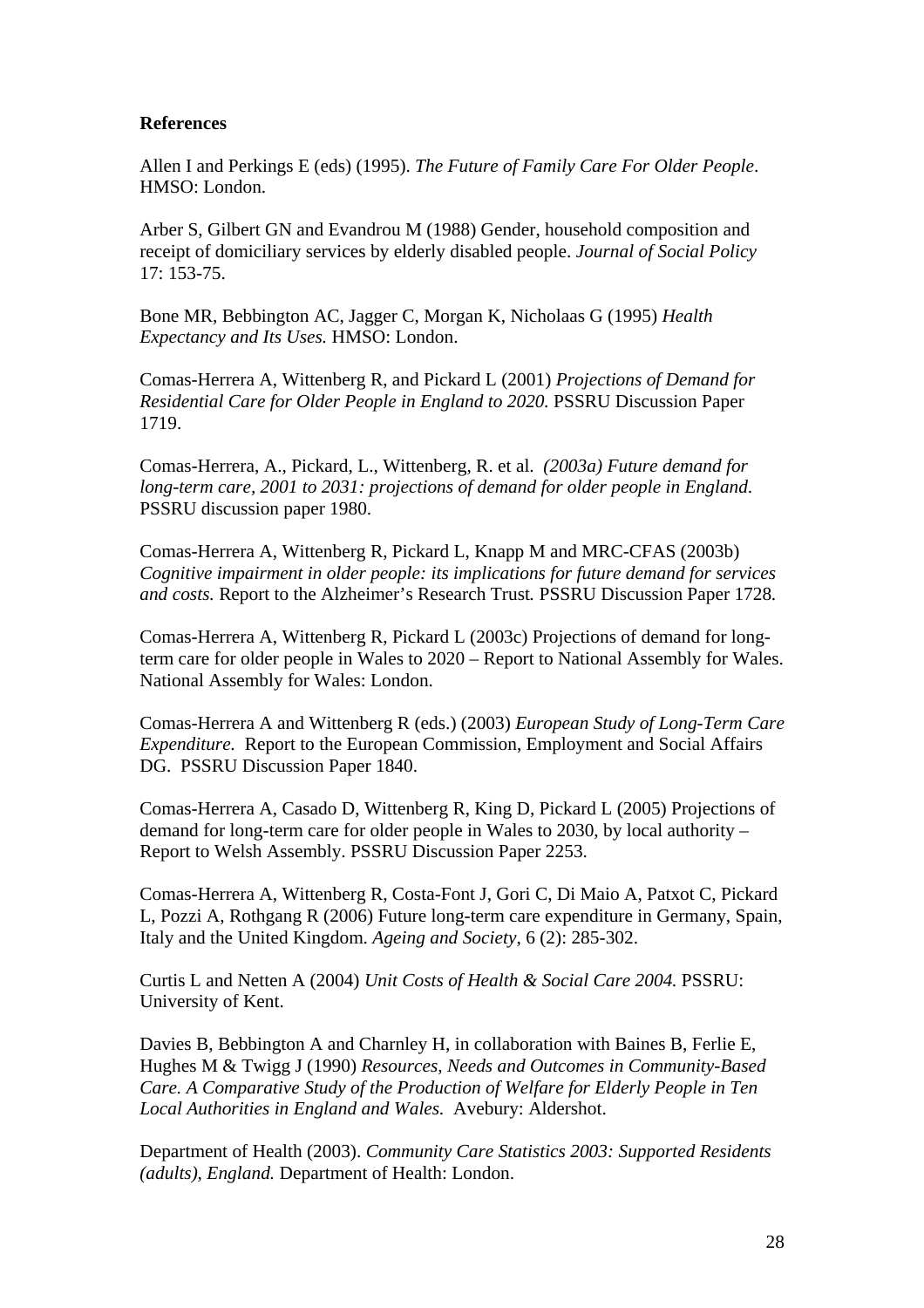Department of Health (2004a). *Community Care Statistics 2002-03: Referrals, Assessments and Packages of Care for Adults: Report of findings from the 2002-03 RAP collection, England, 1 April 2002 to 31 March*. Department of Health: London.

Department of Health (2004b). *Personal Social Services expenditure and unit costs: England: 2002-3.* Statistical Bulletin 2004/02. Department of Health: London.

Department of Health (2006) *Our Health, Our Care, Our Say: A New Direction for Community Services.* Department of Health: London.

Department of Health (2000) *Shaping the Future NHS: Long Term Planning for Hospitals and Related Services. Consultation Document on the Findings of the National Beds Inquiry – Supporting Analysis.* Department of Health: London.

Dunnell K. 1995. Population Review: (2) Are we healthier? *Population Trends* 82: 12-18.

Evandrou (2005) Health and Social Care. In Office for National Statistics (ed) *Focus on Older People*. London: The Stationery Office, 51-65.

Evandrou M and Falkingham J (2000) Looking back to look forward: lessons from four birth cohorts for ageing in the 21st Century. *Population Trends*, 99, 27-36.

Government Actuary's Department (2005) *National population projections: 2004 based*. Available from [www.gad.gov.uk](http://www.gad.gov.uk/).

Grundy E (1992) Socio-demographic variations in rates of movement into institutions among elderly people in England and Wales: an analysis of linked census and mortality data 1971-1985. *Population Studies*, 46, 65-84.

Grundy E (1995) Demographic influences on the future of family care. In (eds) Allen I and Perkins E *The Future Of Family Care For Older People*. HMSO: London.

Grundy E and Glaser K (1997) Trends in and transitions to institutional residence among older people in England and Wales, 1971-1991*. Journal of Epidemiology and Community Health* 51, pp 531-40.

Hancock R, Comas-Herrera A Wittenberg R and Pickard L (2003) Who will pay for long-term care in the UK? Projections linking macro- and micro-simulation models. *Fiscal Studies*, 24, 4, 387-426.

Hancock R (2005). *Projections of Housing Tenure of Older People to 2022*. Personal communication.

HM Treasury (2005) *Budget report*. HMSO: London. Available from [www.hm](http://www.hm-treasury.gov.uk/budget/bud-bud03)[treasury.gov.uk/budget/.](http://www.hm-treasury.gov.uk/budget/bud-bud03)

House of Commons Health Committee (1996) *Long-Term Care Finance: Memorandum of Evidence.* HMSO: London.

.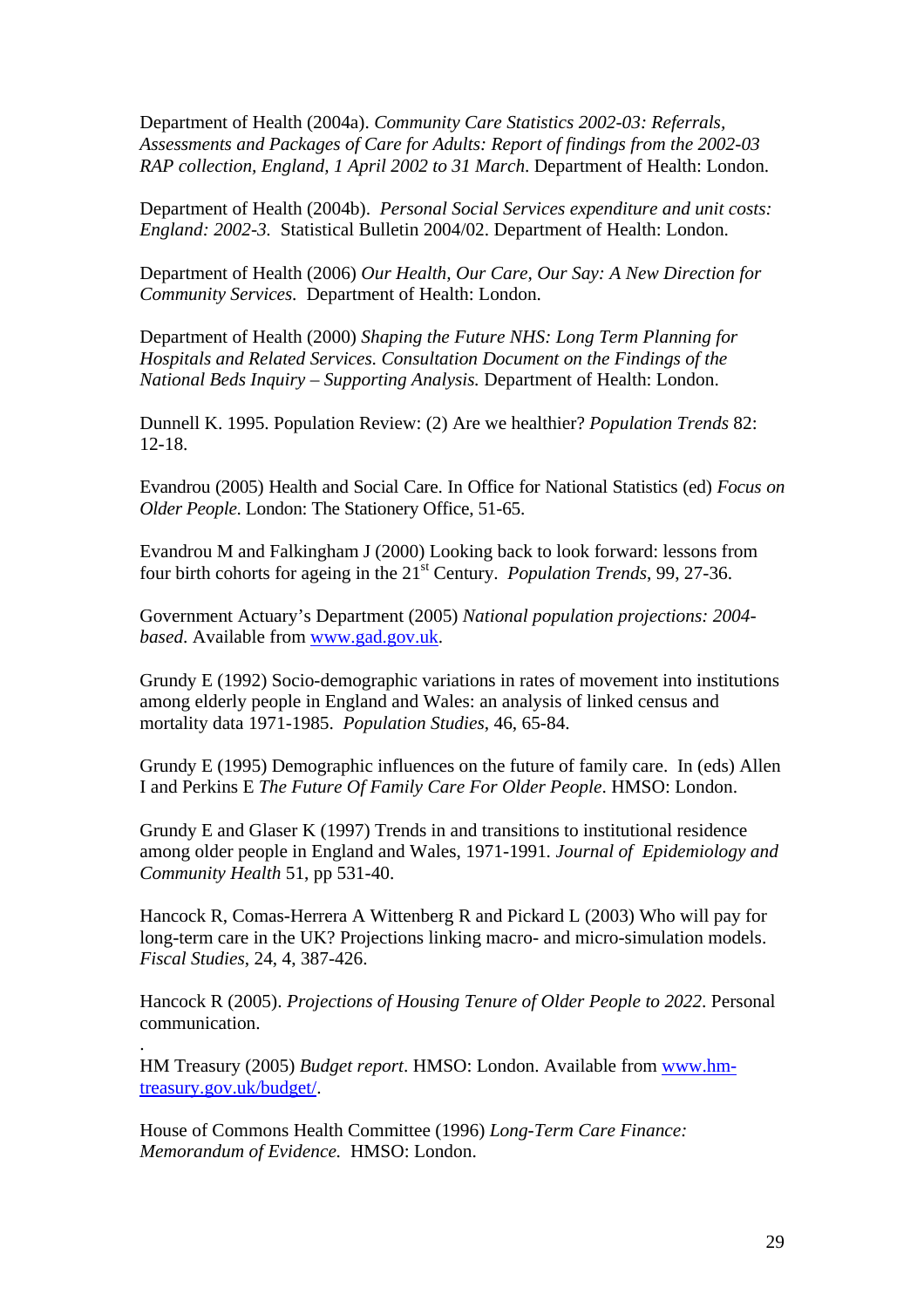Karlsson M, Mayhew L, Plumb R and Rickaysen B (2005) Future costs for long-term care. Cost projections for long-term care for older people in the United Kingdom. *Health Policy* 75, 187-213.

Laing and Buisson (2004) *Care of Elderly People Market Survey 2004*. Laing and Buisson Publications Ltd.: London.

Lagergren M and Batljan I (2000) *Will there be a helping hand? Macroeconomic scenarios of future needs and costs of health and social care for the elderly in Sweden, 2000-30*. Annex 8 to the Long Term Survey 1999/2000. Stockholm.

McNamee P, Gregson BA, Buck D, Bamford CH, Bond J and Wright K (1999) Costs of formal care for frail older people in England: the resource implications study of the MRC cognitive function and ageing study (RIS MRC CFAS). *Social Science & Medicine* 48: 331-341.

Murphy M (1995) The prospect of mortality: England and Wales and the United States of America, 1962-1989. *British Actuarial Journal* 1 (2): 331-350.

MRC CFAS (1998) Cognitive function and dementia in six areas of England and Wales: the distribution of MMSE and prevalence of GMS organicity level in the MRC CFA Study. *Psychological Medicine*, 28: 319-335.

National Strategy for Carers (1999) *Caring About Carers*. H.M. Government, London.

Netten A, Bebbington A, Darton R, Forder J and Miles K (1998) *1996 Survey of Care Homes for Elderly People: Final Report.* Discussion Paper 1423/2. PSSRU: University of Kent.

Netten, A., Darton, R. and Curtis, L. (2002) *Self-Funded Admissions to Care Homes*. A report of research carried out by the Personal Social Services Research Unit, University of Kent on behalf of the Department for Work and Pensions. Department for Work and Pensions Research Report No. 159. Corporate Document Services, Leeds.

Nuttall SR, Blackwood RJL, Bussell BMH, Cliff JP, Cornall MJ, Cowley A, Gatenby PL and Webber JM (1994) Financing Long-Term Care in Great Britain. *Journal of the Institute of Actuaries* 121, Part 1: 1-68.

ONS (Office for National Statistics) (2005) 2003-based marital status and cohabitation projections for England and Wales. *Population Trends*, 121, 77-84.

Parker, G. 1992. Counting care: numbers and types of informal carers. In Twigg, J. (ed), *Carers: Research and Practice.* HMSO, London, 6-29.

Pickard L, Comas-Herrera A, Costa-Font J, Gori C, di Maio A, Rothgang H and Wittenberg R (2006) Modelling an entitlement to long-term care services in Europe: Projections for long-term care expenditure to 2050. *Journal of European Social Policy*, (forthcoming, accepted subject to amendments).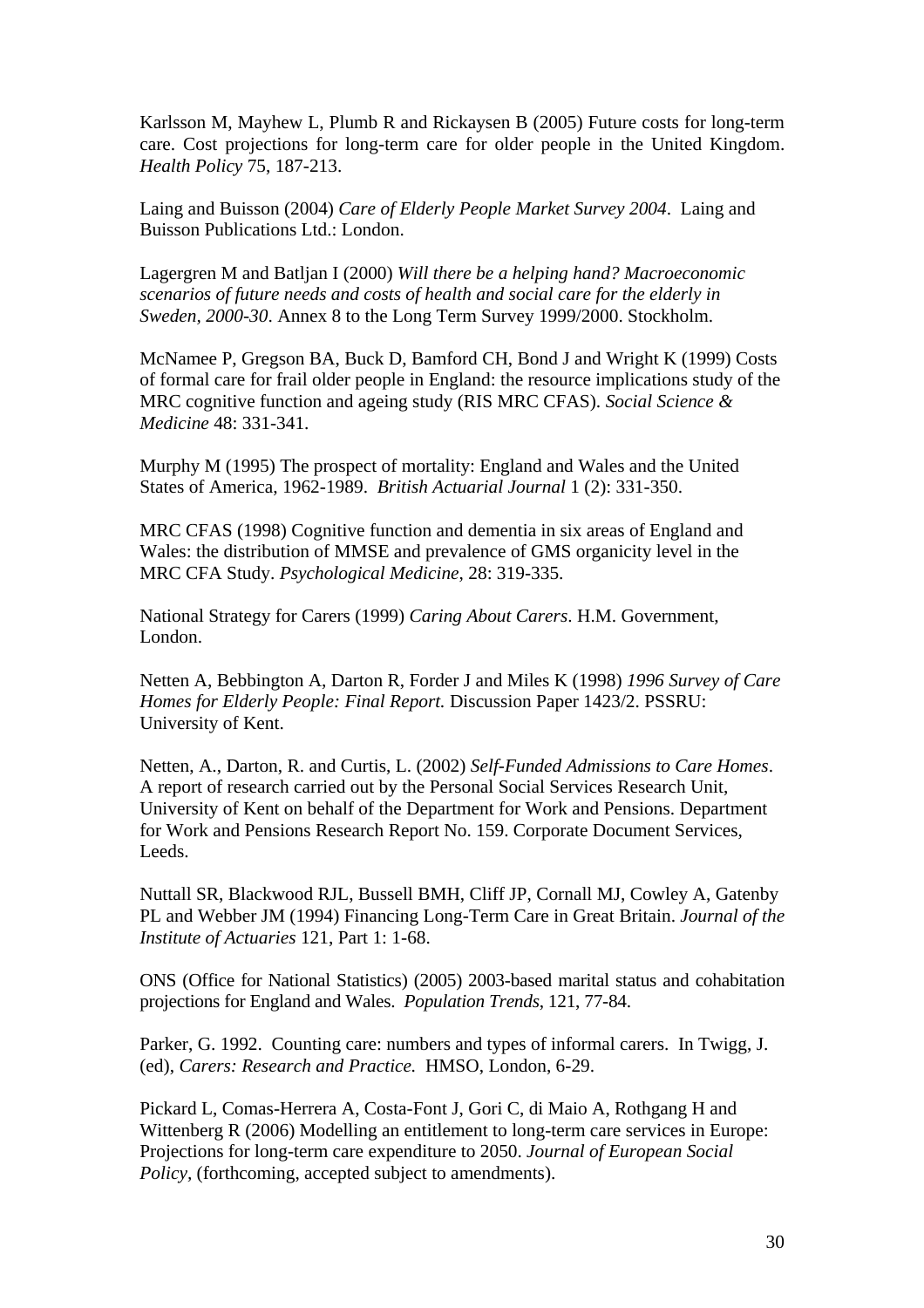Pickard L, Wittenberg R, Comas-Herrera A, Davies B and Darton R (2000) Relying on informal care in the new century? Informal care for elderly people in England to 2031. *Ageing and Society* 20 (6): 745-772.

Pickard L, Wittenberg R, Comas-Herrera A, King D, Malley J (forthcoming) Care by spouses, care by children: Projections of informal care for older people in England to 2031. *Social Policy and Society* (paper commissioned for forthcoming special themed issue on the costs of long-term care).

Rothgang (2003) Long-term care for older people in Germany. In Comas-Herrera A and Wittenberg R (eds.) *European Study of Long-Term Care Expenditure.* Report to the European Commission, Employment and Social Affairs DG. PSSRU Discussion Paper 1840.

Rothgang H, Comas-Herrera A and Wittenberg R (2003) Dependency rates and health expectancy. Chapter in Comas-Herrera A and Wittenberg R (editors). *European Study of Long-Term Care Expenditure*. Report to the European Commission, Employment and Social Affairs DG. PSSRU discussion paper 1840.

Royal Commission on Long Term Care (1999) *With Respect to Old Age.* Cm 4192. The Stationery Office: London.

Shaw C (1994) Accuracy and uncertainty of the national population projections for the United Kingdom. *Population Trends* 77: 24-32.

Twigg J and Atkin K (1994) *Carers Perceived. Policy and Practice in Informal Care*. Open University Press: Buckingham.

Wanless D (2002) *Securing Our Future Health: taking a long-term view.* Final Report London: H M Treasury.

Wiener JM, Illston LH and Hanley RJ (1994) *Sharing the Burden: Strategies for Public and Private Long-Term Care Insurance.* The Brookings Institution: Washington.

Wittenberg R, Pickard L, Comas-Herrera A, Davies B and Darton R (1998) *Demand for long-term care: projections of long-term care finance for elderly people.* PSSRU: University of Kent*.*

Wittenberg R, Pickard L, Comas-Herrera A, Davies B and Darton R (2001) Demand for long-term care for elderly people in England to 2031. *Health Statistics Quarterly* 12.

Wittenberg R, Hancock R, Comas-Herrera A and Pickard L (2002) 'Demand for Long-term Care in the UK: Projections of Long-term Care Finance for Older People to 2051' in Brooks, R, Regan S., and Robinson, P. (2002) *A new contract for retirement: Modelling Policy Options to 2050.* London: Institute of Public Policy Research.